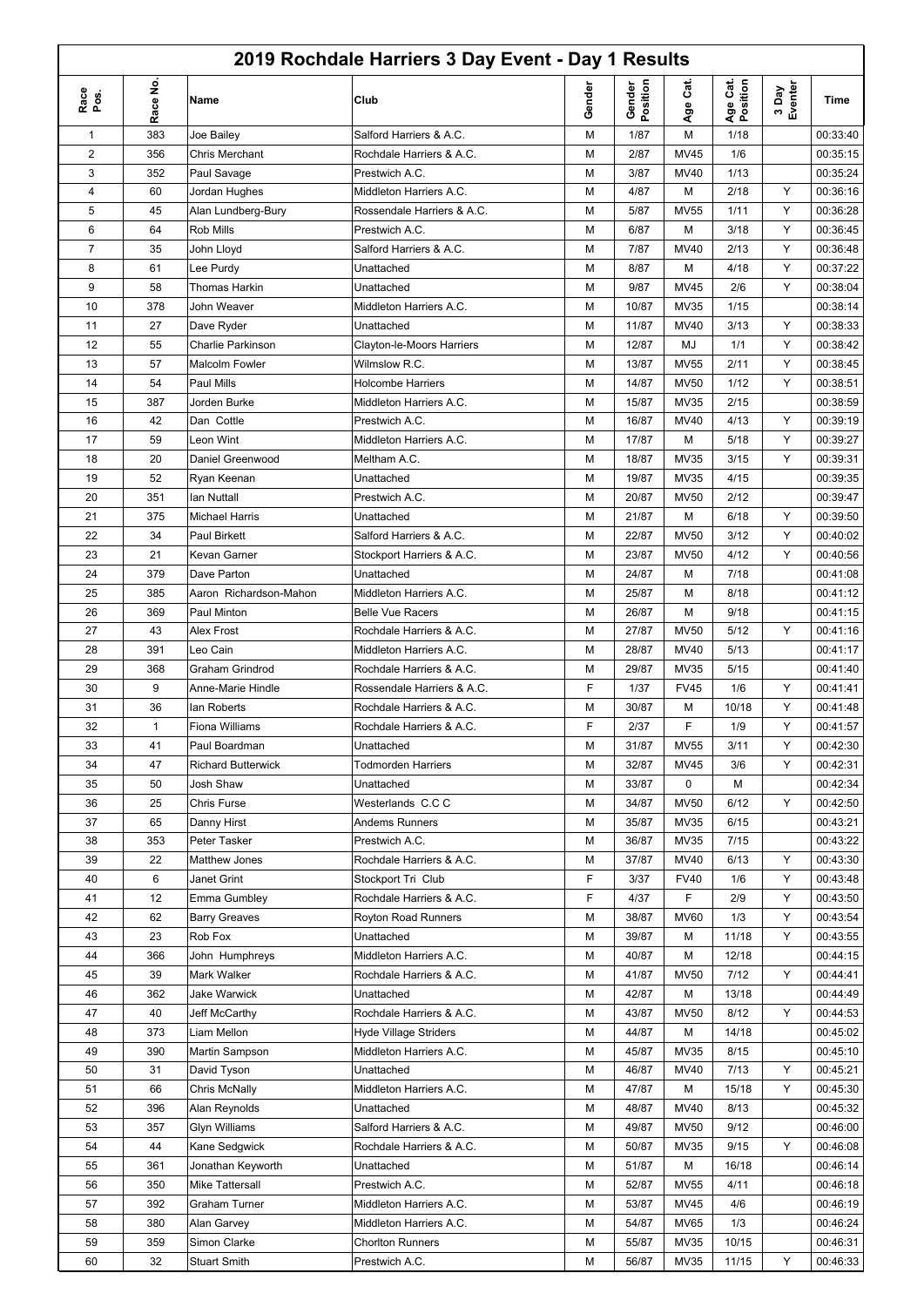|              |                |                            | 2019 Rochdale Harriers 3 Day Event - Day 1 Results |        |                    |             |                      |                  |             |
|--------------|----------------|----------------------------|----------------------------------------------------|--------|--------------------|-------------|----------------------|------------------|-------------|
| Race<br>Pos. | Race No        | Name                       | Club                                               | Gender | Gender<br>Position | Cat.<br>Age | Age Cat.<br>Position | 3 Day<br>Eventer | <b>Time</b> |
| 61           | 349            | <b>Robert Tomlin</b>       | Prestwich A.C.                                     | M      | 57/87              | <b>MV50</b> | 10/12                |                  | 00:46:52    |
| 62           | 502            | Ben Wright                 | Unattached                                         | M      | 58/87              | М           | 17/18                |                  | 00:46:53    |
| 63           | 377            | Glennis Richardson         | <b>Hyde Village Striders</b>                       | F      | 5/37               | <b>FV55</b> | 1/5                  |                  | 00:47:01    |
| 64           | 393            | John McDonald              | Trawden A.C.                                       | M      | 59/87              | <b>MV55</b> | 5/11                 |                  | 00:47:12    |
| 65           | 395            | Sophie Howard              | Rossendale Harriers & A.C.                         | F      | 6/37               | F           | 3/9                  |                  | 00:47:17    |
| 66           | 501            | lan Connolly               | Rossendale Tri                                     | M      | 60/87              | <b>MV55</b> | 6/11                 |                  | 00:47:20    |
| 67           | 386            | Jane Mitchell              | Littleborough Runners                              | F      | 7/37               | <b>FV40</b> | 2/6                  |                  | 00:47:34    |
| 68           | 67             | <b>Chris Davies</b>        | Prestwich A.C.                                     | M      | 61/87              | М           | 18/18                | Υ                | 00:48:05    |
| 69           | 365            | <b>Steven Tobias</b>       | <b>Bury Athletic Club</b>                          | M      | 62/87              | MV35        | 12/15                |                  | 00:48:48    |
| 70           | 56             | Lisa Stansfield            | Clayton-le-Moors Harriers                          | F      | 8/37               | <b>FV40</b> | 3/6                  | Υ                | 00:49:01    |
| 71           | 30             | Michael Bonsall            | Unattached                                         | M      | 63/87              | <b>MV55</b> | 7/11                 | Υ                | 00:49:06    |
| 72           | 376            | <b>Abbey Harris</b>        | Unattached                                         | F      | 9/37               | F           | 4/9                  | Υ                | 00:49:15    |
| 73           | 18             | <b>Andrew Butler</b>       | <b>Lonely Goats</b>                                | M      | 64/87              | MV40        | 9/13                 | Υ                | 00:49:34    |
| 74           | 339            | <b>Hayley Nuttall</b>      | Prestwich A.C.                                     | F      | 10/37              | <b>FV45</b> | 2/6                  |                  | 00:49:39    |
| 75           | 397            | David Bostock              | Unattached                                         | M      | 65/87              | MV35        | 13/15                |                  | 00:49:46    |
| 76           | 37             | Kevin Fox                  | Rochdale Harriers & A.C.                           | M      | 66/87              | <b>MV60</b> | 2/3                  | Y                | 00:49:47    |
| 77           | 399            | Paul Wolstenhulme          | Littleborough Runners                              | M      | 67/87              | MV40        | 10/13                |                  | 00:49:53    |
| 78           | 68             | <b>Mark Howells</b>        | Unattached                                         | M      | 68/87              | <b>MV55</b> | 8/11                 | Y                | 00:49:59    |
| 79           | 336            | Emma Kerwin                | <b>Belle Vue Racers</b>                            | F      | 11/37              | F           | 5/9                  |                  | 00:50:34    |
| 80           | 367            | George Williams            | Unattached                                         | M      | 69/87              | <b>MV65</b> | 2/3                  |                  | 00:50:51    |
| 81           | 29             | Peter O'Gorman             | Rossendale Harriers & A.C.                         | M      | 70/87              | <b>MV55</b> | 9/11                 | Υ                | 00:51:25    |
| 82           | 13             | <b>Colette Cooke</b>       | Rochdale Harriers & A.C.                           | F      | 12/37              | <b>FV35</b> | 1/2                  | Y                | 00:51:38    |
| 83           | 48             | Antony Armstrong           | Unattached                                         | M      | 71/87              | MV35        | 14/15                |                  | 00:51:46    |
| 84           | 340            | Jacinta Yates              | Prestwich A.C.                                     | F      | 13/37              | <b>FV45</b> | 3/6                  |                  | 00:51:48    |
| 85           | 394            | Daniel Merlo               | Rochdale Harriers & A.C.                           | M      | 72/87              | MV40        | 11/13                |                  | 00:51:55    |
| 86           | 381            | <b>Roland Bowness</b>      | Salford Harriers & A.C.                            | M      | 73/87              | <b>MV70</b> | 1/4                  |                  | 00:51:58    |
| 87           | 46             | Jon Paramor                | Manchester Y.M.C.A. Harriers                       | M      | 74/87              | <b>MV65</b> | 3/3                  |                  | 00:52:02    |
| 88           | 2              | <b>Lisa Miles</b>          | Littleborough Runners                              | F      | 14/37              | <b>FV45</b> | 4/6                  | Y                | 00:52:06    |
| 89           | 374            | Sharon McGoldrick          | Middleton Harriers A.C.                            | F      | 15/37              | <b>FV40</b> | 4/6                  |                  | 00:52:27    |
| 90           | 347            | Rach Garner                | Prestwich A.C.                                     | F      | 16/37              | <b>FV45</b> | 5/6                  |                  | 00:52:29    |
| 91           | 38             | Craig Wellens              | Rochdale Harriers & A.C.                           | M      | 75/87              | MV45        | 5/6                  | Y                | 00:52:35    |
| 92           | 370            | Chris Platt                | Unattached                                         | M      | 76/87              | MV35        | 15/15                |                  | 00:52:54    |
| 93           | 53             | Jennifer Helm              | Prestwich A.C.                                     | F      | 17/37              | <b>FV40</b> | 5/6                  | Υ                | 00:52:57    |
| 94           | 33             | Mike Atkinson              | Rochdale Tri Club                                  | M      | 77/87              | <b>MV55</b> | 10/11                | Υ                | 00:53:20    |
| 95           | 63             | <b>Richard Wormald</b>     | Unattached                                         | M      | 78/87              | <b>MV55</b> | 11/11                | Υ                | 00:53:24    |
| 96           | 342            | Joanne Houghton            | Prestwich A.C.                                     | F      | 18/37              | <b>FV50</b> | 1/4                  |                  | 00:54:04    |
| 97           | 344            | Liz Hodgkinson             | Prestwich A.C.                                     | F      | 19/37              | F           | 6/9                  |                  | 00:54:13    |
| 98           | 19             | Kenny Goodliffe            | Unattached                                         | M      | 79/87              | MV40        | 12/13                | Y                | 00:54:20    |
| 99           | 358            | John O'Connor              | Unattached                                         | M      | 80/87              | <b>MV50</b> | 11/12                |                  | 00:54:30    |
| 100          | 382            | <b>Tom Daniels</b>         | Salford Harriers & A.C.                            | M      | 81/87              | <b>MV70</b> | 2/4                  |                  | 00:54:54    |
| 101          | 4              | Sissel Lundberg-Bury       | Rossendale Harriers & A.C.                         | F      | 20/37              | <b>FV50</b> | 2/4                  | Υ                | 00:55:04    |
| 102          | 3              | Kathryn Davies             | Radcliffe A.C.                                     | F      | 21/37              | <b>FV55</b> | 2/5                  | Υ                | 00:55:16    |
| 103          | 5              | Catherine Murphy           | Middleton Harriers A.C.                            | F      | 22/37              | <b>FV50</b> | 3/4                  | Υ                | 00:55:17    |
| 104          | 335            | Linda Burns                | Unattached                                         | F      | 23/37              | F           | 7/9                  |                  | 00:55:45    |
| 105          | 8              | Lauren Lett                | Unattached                                         | F      | 24/37              | F           | 8/9                  | Υ                | 00:55:46    |
| 106          | 389            | <b>Christopher Cooper</b>  | Darwen Dashers RC                                  | M      | 82/87              | MV45        | 6/6                  |                  | 00:55:58    |
| 107          | 28             | Paul Whydall               | Middleton Harriers A.C.                            | M      | 83/87              | MV40        | 13/13                |                  | 00:55:59    |
| 108          | 337            | Rose Rowson                | Middleton Harriers A.C.                            | F      | 25/37              | <b>FV60</b> | 1/2                  |                  | 00:56:07    |
| 109          | 388            | <b>Teresa Hollins</b>      | Middleton Harriers A.C.                            | F      | 26/37              | <b>FV65</b> | 1/2                  |                  | 00:56:18    |
| 110          | $\overline{7}$ | Julie Balchin              | Unattached                                         | F      | 27/37              | <b>FV55</b> | 3/5                  | Υ                | 00:56:35    |
| 111          | 24             | Richard Mason              | Rochdale Harriers & A.C.                           | M      | 84/87              | <b>MV60</b> | 3/3                  | Y                | 00:57:00    |
| 112          | 341            | Linzi Lloyd-Henry          | Prestwich A.C.                                     | F      | 28/37              | <b>FV55</b> | 4/5                  |                  | 00:57:40    |
| 113          | 364            | John Hall                  | Middleton Harriers A.C.                            | M      | 85/87              | <b>MV70</b> | 3/4                  |                  | 00:58:10    |
| 114          | 354            | Bernie Boardman            | Prestwich A.C.                                     | M      | 86/87              | <b>MV50</b> | 12/12                |                  | 00:59:45    |
| 115          | 345            | Stephanie Caldwell         | Prestwich A.C.                                     | F      | 29/37              | <b>FV65</b> | 2/2                  |                  | 00:59:46    |
| 116          | 14             | Barbara Smith              | Unattached                                         | F      | 30/37              | <b>FV45</b> | 6/6                  | Y                | 00:59:57    |
| 117          | 15             | <b>Bonnie Smith</b>        | Unattached                                         | F      | 31/37              | F           | 9/9                  | Y                | 00:59:58    |
| 118          | 372            | <b>Christine Eckersley</b> | Middleton Harriers A.C.                            | F      | 32/37              | <b>FV70</b> | 1/1                  |                  | 01:00:20    |
| 119          | 346            | Joanne Tasker              | Prestwich A.C.                                     | F      | 33/37              | <b>FV35</b> | 2/2                  |                  | 01:00:42    |
| 120          | 51             | <b>Hilary Farren</b>       | Rossendale Harriers & A.C.                         | F      | 34/37              | <b>FV55</b> | 5/5                  | Y                | 01:02:12    |
|              |                |                            |                                                    |        |                    |             |                      |                  |             |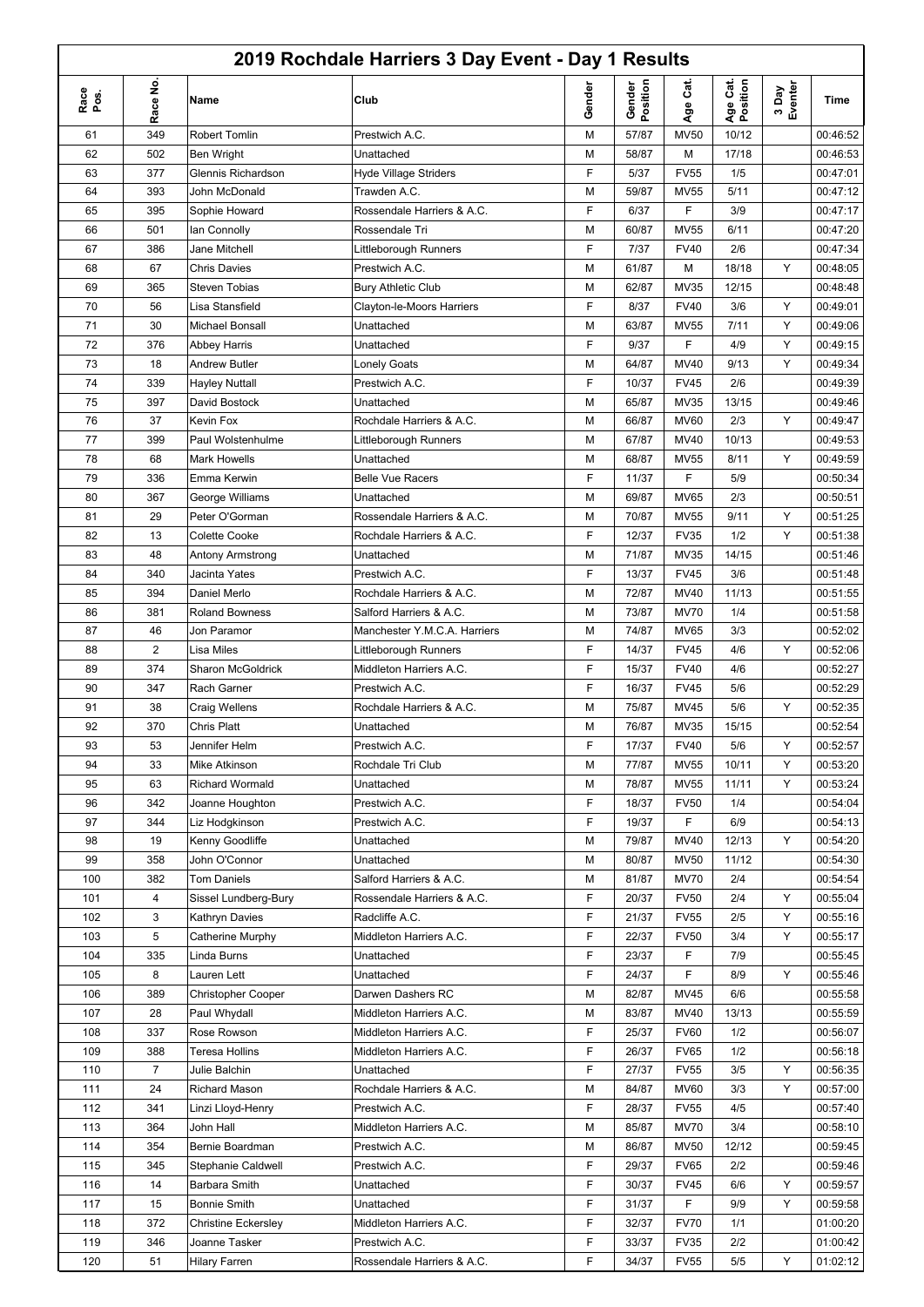|              |          |              | 2019 Rochdale Harriers 3 Day Event - Day 1 Results |             |                    |             |                      |                  |                       |
|--------------|----------|--------------|----------------------------------------------------|-------------|--------------------|-------------|----------------------|------------------|-----------------------|
| Race<br>Pos. | Race No. | Name         | Club                                               | Gender      | Gender<br>Position | Age Cat.    | Age Cat.<br>Position | 3 Day<br>Eventer | Time                  |
| 121          | $16\,$   | Liz Lloyd    | Trawden A.C.                                       | $\mathsf F$ | 35/37              | <b>FV40</b> | 6/6                  | $\mathsf Y$      | 01:03:16              |
| 122          | $10$     | Cath Unwin   | Rochdale Harriers & A.C.                           | $\mathsf F$ | 36/37              | <b>FV50</b> | $4/4\,$              | $\mathsf Y$      | 01:06:19              |
| 123          | 371      | Michael Buck | Middleton Harriers A.C.                            | M           | 87/87              | <b>MV70</b> | $4/4\,$              |                  | $\overline{01:09:03}$ |
| 124          | 338      | Myra Wells   | <b>Todmorden Harriers</b>                          | $\mathsf F$ | 37/37              | <b>FV60</b> | $2/2$                |                  | 01:14:30              |
|              |          |              |                                                    |             |                    |             |                      |                  |                       |
|              |          |              |                                                    |             |                    |             |                      |                  |                       |
|              |          |              |                                                    |             |                    |             |                      |                  |                       |
|              |          |              |                                                    |             |                    |             |                      |                  |                       |
|              |          |              |                                                    |             |                    |             |                      |                  |                       |
|              |          |              |                                                    |             |                    |             |                      |                  |                       |
|              |          |              |                                                    |             |                    |             |                      |                  |                       |
|              |          |              |                                                    |             |                    |             |                      |                  |                       |
|              |          |              |                                                    |             |                    |             |                      |                  |                       |
|              |          |              |                                                    |             |                    |             |                      |                  |                       |
|              |          |              |                                                    |             |                    |             |                      |                  |                       |
|              |          |              |                                                    |             |                    |             |                      |                  |                       |
|              |          |              |                                                    |             |                    |             |                      |                  |                       |
|              |          |              |                                                    |             |                    |             |                      |                  |                       |
|              |          |              |                                                    |             |                    |             |                      |                  |                       |
|              |          |              |                                                    |             |                    |             |                      |                  |                       |
|              |          |              |                                                    |             |                    |             |                      |                  |                       |
|              |          |              |                                                    |             |                    |             |                      |                  |                       |
|              |          |              |                                                    |             |                    |             |                      |                  |                       |
|              |          |              |                                                    |             |                    |             |                      |                  |                       |
|              |          |              |                                                    |             |                    |             |                      |                  |                       |
|              |          |              |                                                    |             |                    |             |                      |                  |                       |
|              |          |              |                                                    |             |                    |             |                      |                  |                       |
|              |          |              |                                                    |             |                    |             |                      |                  |                       |
|              |          |              |                                                    |             |                    |             |                      |                  |                       |
|              |          |              |                                                    |             |                    |             |                      |                  |                       |
|              |          |              |                                                    |             |                    |             |                      |                  |                       |
|              |          |              |                                                    |             |                    |             |                      |                  |                       |
|              |          |              |                                                    |             |                    |             |                      |                  |                       |
|              |          |              |                                                    |             |                    |             |                      |                  |                       |
|              |          |              |                                                    |             |                    |             |                      |                  |                       |
|              |          |              |                                                    |             |                    |             |                      |                  |                       |
|              |          |              |                                                    |             |                    |             |                      |                  |                       |
|              |          |              |                                                    |             |                    |             |                      |                  |                       |
|              |          |              |                                                    |             |                    |             |                      |                  |                       |
|              |          |              |                                                    |             |                    |             |                      |                  |                       |
|              |          |              |                                                    |             |                    |             |                      |                  |                       |
|              |          |              |                                                    |             |                    |             |                      |                  |                       |
|              |          |              |                                                    |             |                    |             |                      |                  |                       |
|              |          |              |                                                    |             |                    |             |                      |                  |                       |
|              |          |              |                                                    |             |                    |             |                      |                  |                       |
|              |          |              |                                                    |             |                    |             |                      |                  |                       |
|              |          |              |                                                    |             |                    |             |                      |                  |                       |
|              |          |              |                                                    |             |                    |             |                      |                  |                       |
|              |          |              |                                                    |             |                    |             |                      |                  |                       |
|              |          |              |                                                    |             |                    |             |                      |                  |                       |
|              |          |              |                                                    |             |                    |             |                      |                  |                       |
|              |          |              |                                                    |             |                    |             |                      |                  |                       |
|              |          |              |                                                    |             |                    |             |                      |                  |                       |
|              |          |              |                                                    |             |                    |             |                      |                  |                       |
|              |          |              |                                                    |             |                    |             |                      |                  |                       |
|              |          |              |                                                    |             |                    |             |                      |                  |                       |
|              |          |              |                                                    |             |                    |             |                      |                  |                       |
|              |          |              |                                                    |             |                    |             |                      |                  |                       |
|              |          |              |                                                    |             |                    |             |                      |                  |                       |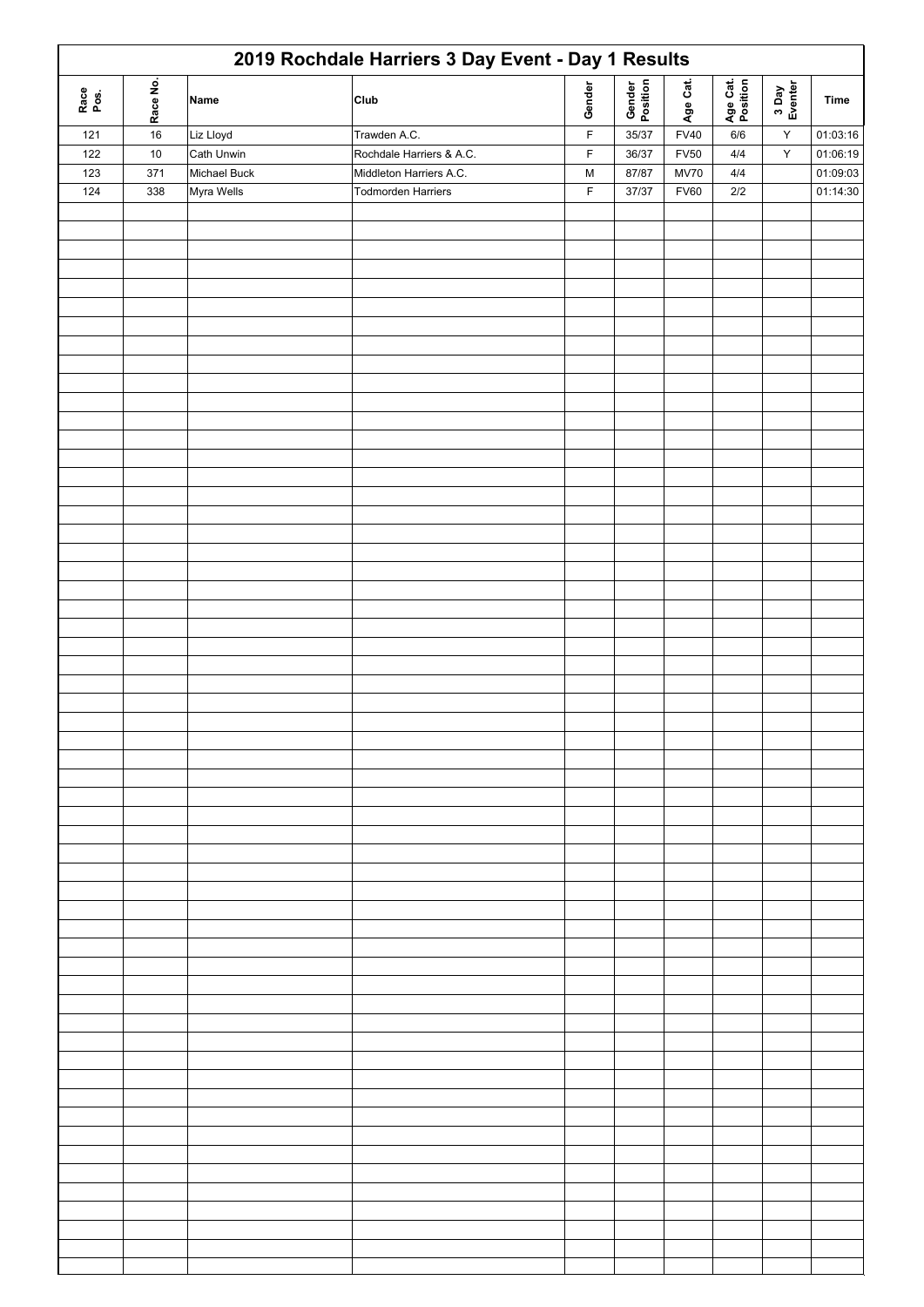# **2019 Rochdale Harriers 3-Day Event - Day 1 - Prize Winners**

|                                     | <b>Name</b>                | Club                       | Ĕ | <b>Time</b> |
|-------------------------------------|----------------------------|----------------------------|---|-------------|
| <b>First 3 Male finishers</b>       | Joe Bailey                 | Salford Harriers & A.C.    |   | 00:33:40    |
|                                     | Chris Merchant             | Rochdale Harriers & A.C.   |   | 00:35:15    |
|                                     | Paul Savage                | Prestwich A.C.             |   | 00:35:24    |
| <b>First Male Junior finisher</b>   | <b>Charlie Parkinson</b>   | Clayton-le-Moors Harriers  | Y | 00:38:42    |
| <b>First Male Vet 35</b>            | John Weaver                | Middleton Harriers A.C.    |   | 00:38:14    |
| <b>First Male Vet 40</b>            | John Lloyd                 | Salford Harriers & A.C.    | Y | 00:36:48    |
| <b>First Male Vet 45</b>            | <b>Thomas Harkin</b>       | Unattached                 | Y | 00:38:04    |
| <b>First Male Vet 50</b>            | Paul Mills                 | <b>Holcombe Harriers</b>   | Y | 00:38:51    |
| <b>First Male Vet 55</b>            | Alan Lundberg-Bury         | Rossendale Harriers & A.C. | Y | 00:36:28    |
| <b>First Male Vet 60</b>            | <b>Barry Greaves</b>       | Royton Road Runners        | Υ | 00:43:54    |
| <b>First Male Vet 65</b>            | Alan Garvey                | Middleton Harriers A.C.    |   | 00:46:24    |
| <b>First Male Vet 70</b>            | <b>Roland Bowness</b>      | Salford Harriers & A.C.    |   | 00:51:58    |
| <b>First 3 Female finishers</b>     | Anne-Marie Hindle          | Rossendale Harriers & A.C. | Y | 00:41:41    |
|                                     | Fiona Williams             | Rochdale Harriers & A.C.   | Υ | 00:41:57    |
|                                     | Janet Grint                | Stockport Tri Club         | Y | 00:43:48    |
| <b>First Female Junior finisher</b> |                            |                            |   |             |
| <b>First Female Vet 35</b>          | Colette Cooke              | Rochdale Harriers & A.C.   | Υ | 00:51:38    |
| <b>First Female Vet 40</b>          | Jane Mitchell              | Littleborough Runners      |   | 00:47:34    |
| <b>First Female Vet 45</b>          | <b>Hayley Nuttall</b>      | Prestwich A.C.             |   | 00:49:39    |
| <b>First Female Vet 50</b>          | Joanne Houghton            | Prestwich A.C.             |   | 00:54:04    |
| <b>First Female Vet 55</b>          | Glennis Richardson         | Hyde Village Striders      |   | 00:47:01    |
| <b>First Female Vet 60</b>          | Rose Rowson                | Middleton Harriers A.C.    |   | 00:56:07    |
| <b>First Female Vet 65</b>          | <b>Teresa Hollins</b>      | Middleton Harriers A.C.    |   | 00:56:18    |
| <b>First Female Vet 70</b>          | <b>Christine Eckersley</b> | Middleton Harriers A.C.    |   | 01:00:20    |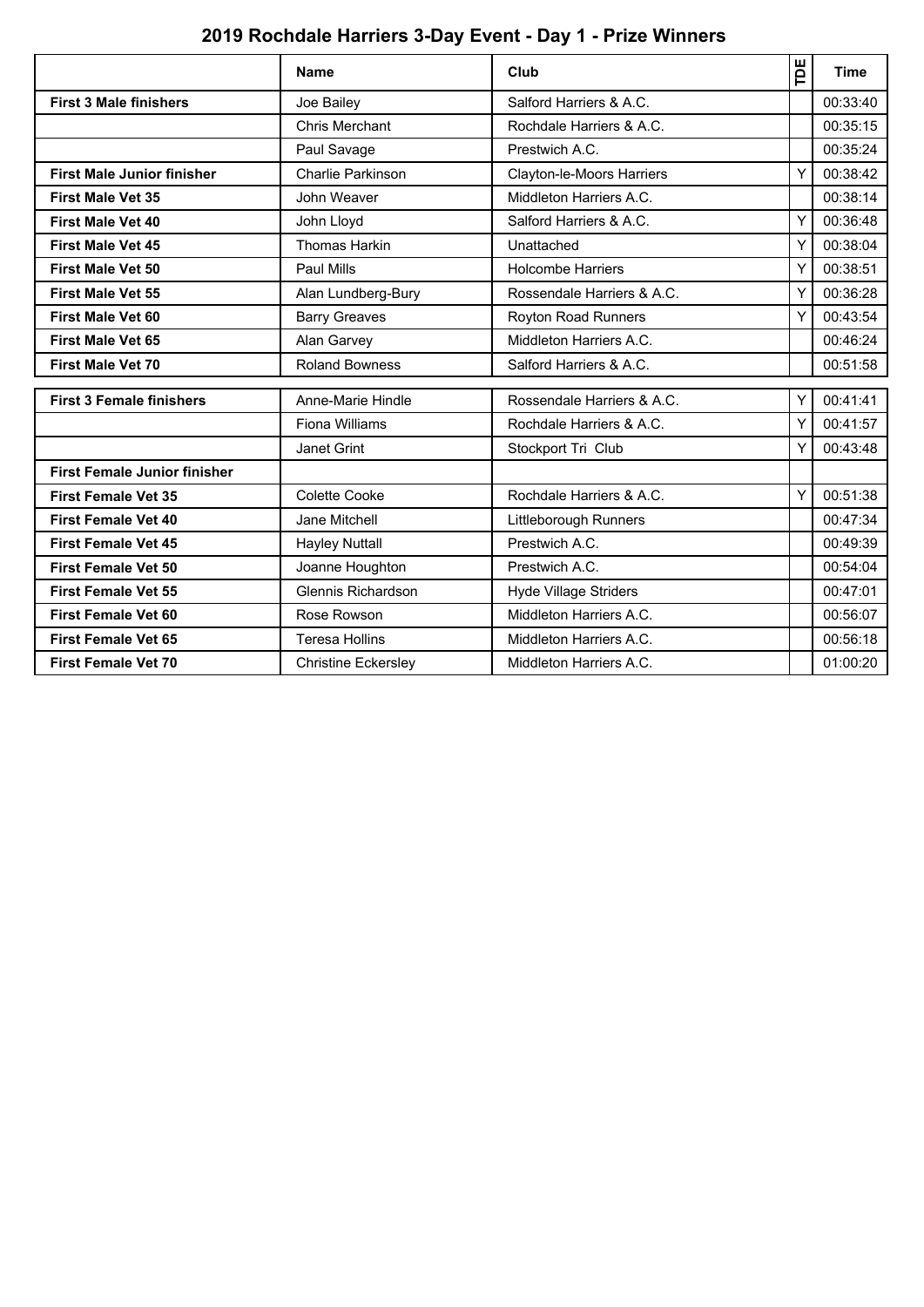### **2019 Rochdale Harriers 3 Day Event - Day 2 Results**

П

|                |              |                           | 2019 Rochdale Harriers 3 Day Event - Day 2 Results |        |                    |             |                      |                  |          |
|----------------|--------------|---------------------------|----------------------------------------------------|--------|--------------------|-------------|----------------------|------------------|----------|
| Race<br>pos.   | Race No.     | Name                      | Club                                               | Gender | Gender<br>Position | Cat.<br>Age | Age Cat.<br>Position | 3 Day<br>Eventer | Time     |
| $\mathbf{1}$   | 64           | Rob Mills                 | Prestwich A.C.                                     | М      | 1/47               | M           | 1/11                 | Υ                | 00:40:19 |
| 2              | 45           | Alan Lundberg-Bury        | Rossendale Harriers & A.C.                         | М      | 2/47               | <b>MV55</b> | 1/8                  | Υ                | 00:41:27 |
| 3              | 57           | Malcolm Fowler            | Wilmslow R.C.                                      | М      | 3/47               | <b>MV55</b> | 2/8                  | Y                | 00:41:40 |
| 4              | 27           | Dave Ryder                | Unattached                                         | M      | 4/47               | <b>MV40</b> | 1/7                  | Y                | 00:41:59 |
| 5              | 35           | John Lloyd                | Salford Harriers & A.C.                            | М      | 5/47               | <b>MV40</b> | 2/7                  | Υ                | 00:42:24 |
| 6              | 61           | Lee Purdy                 | Unattached                                         | M      | 6/47               | M           | 2/11                 | Y                | 00:43:01 |
| $\overline{7}$ | 58           | Thomas Harkin             | Unattached                                         | М      | 7/47               | <b>MV45</b> | 1/4                  | Υ                | 00:43:16 |
| 8              | 42           | Dan Cottle                | Prestwich A.C.                                     | М      | 8/47               | <b>MV40</b> | 3/7                  | Y                | 00:43:22 |
| 9              | 60           | Jordan Hughes             | Middleton Harriers A.C.                            | М      | 9/47               | M           | 3/11                 | Y                | 00:43:29 |
| 10             | 375          | <b>Michael Harris</b>     | Unattached                                         | М      | 10/47              | M           | 4/11                 | Υ                | 00:43:38 |
| 11             | 59           | Leon Wint                 | Middleton Harriers A.C.                            | М      | 11/47              | M           | 5/11                 | Y                | 00:44:20 |
| 12             | 54           | Paul Mills                | <b>Holcombe Harriers</b>                           | М      | 12/47              | <b>MV50</b> | 1/8                  | Υ                | 00:45:24 |
| 13             | 20           | Daniel Greenwood          | Meltham A.C.                                       | М      | 13/47              | <b>MV35</b> | 1/4                  | Y                | 00:45:26 |
| 14             | 34           | <b>Paul Birkett</b>       | Salford Harriers & A.C.                            | М      | 14/47              | <b>MV50</b> | 2/8                  | Y                | 00:45:38 |
| 15             | 43           | Alex Frost                | Rochdale Harriers & A.C.                           | М      | 15/47              | <b>MV50</b> | 3/8                  | Y                | 00:46:07 |
| 16             | 55           | <b>Charlie Parkinson</b>  | Clayton-le-Moors Harriers                          | М      | 16/47              | MJ          | 1/1                  | Y                | 00:46:23 |
| 17             | 21           | Kevan Garner              | Stockport Harriers & A.C.                          | М      | 17/47              | <b>MV50</b> | 4/8                  | Υ                | 00:46:34 |
| 18             | 512          | Graeme Grindrod           | Rochdale Harriers & A.C.                           | М      | 18/47              | <b>MV35</b> | 2/4                  |                  | 00:46:36 |
| 19             | $\mathbf{1}$ | <b>Fiona Williams</b>     | Rochdale Harriers & A.C.                           | F      | 1/21               | F           | 1/5                  | Υ                | 00:46:44 |
| 20             | 9            | Anne-Marie Hindle         | Rossendale Harriers & A.C.                         | F      | 2/21               | <b>FV45</b> | 1/4                  | Υ                | 00:47:53 |
| 21             | 508          | James Hynes               | Unattached                                         | М      | 19/47              | <b>MV50</b> | 5/8                  |                  | 00:48:13 |
| 22             | 23           | Rob Fox                   | Unattached                                         | М      | 20/47              | М           | 6/11                 | Υ                | 00:48:30 |
| 23             | 22           | Matthew Jones             | Rochdale Harriers & A.C.                           | М      | 21/47              | <b>MV40</b> | 4/7                  | Y                |          |
|                |              |                           |                                                    |        |                    |             |                      |                  | 00:48:40 |
| 24             | 50           | Josh Shaw                 | Unattached                                         | М      | 22/47              | M           | 7/11                 |                  | 00:48:52 |
| 25             | 41           | Paul Boardman             | Unattached                                         | М      | 23/47              | <b>MV55</b> | 3/8                  | Y                | 00:48:57 |
| 26             | 39           | Mark Walker               | Rochdale Harriers & A.C.                           | М      | 24/47              | <b>MV50</b> | 6/8                  | Υ                | 00:49:21 |
| 27             | 36           | lan Roberts               | Rochdale Harriers & A.C.                           | М      | 25/47              | M           | 8/11                 | Υ                | 00:49:37 |
| 28             | 47           | <b>Richard Butterwick</b> | <b>Todmorden Harriers</b>                          | М      | 26/47              | <b>MV45</b> | 2/4                  | Y                | 00:49:39 |
| 29             | 510          | Katie Geelan              | <b>Bury Athletic Club</b>                          | F      | 3/21               | <b>FV45</b> | 2/4                  |                  | 00:49:43 |
| 30             | 62           | <b>Barry Greaves</b>      | Royton Road Runners                                | М      | 27/47              | <b>MV60</b> | 1/3                  | Υ                | 00:49:45 |
| 31             | 25           | <b>Chris Furse</b>        | Westerlands C.C C                                  | М      | 28/47              | <b>MV50</b> | 7/8                  | Υ                | 00:49:52 |
| 32             | 6            | Janet Grint               | Stockport Tri Club                                 | F      | 4/21               | <b>FV40</b> | 1/4                  | Υ                | 00:49:54 |
| 33             | 44           | Kane Sedgwick             | Rochdale Harriers & A.C.                           | M      | 29/47              | <b>MV35</b> | 3/4                  | Y                | 00:51:08 |
| 34             | 40           | Jeff McCarthy             | Rochdale Harriers & A.C.                           | М      | 30/47              | <b>MV50</b> | 8/8                  | Y                | 00:51:17 |
| 35             | 12           | Emma Gumbley              | Rochdale Harriers & A.C.                           | F      | 5/21               | F           | 2/5                  | Υ                | 00:51:36 |
| 36             | 66           | <b>Chris McNally</b>      | Middleton Harriers A.C.                            | М      | 31/47              | M           | 9/11                 | Y                | 00:51:37 |
| 37             | 30           | Michael Bonsall           | Unattached                                         | М      | 32/47              | <b>MV55</b> | 4/8                  | Y                | 00:53:23 |
| 38             | 37           | Kevin Fox                 | Rochdale Harriers & A.C.                           | М      | 33/47              | <b>MV60</b> | 2/3                  | Y                | 00:53:40 |
| 39             | 67           | <b>Chris Davies</b>       | Prestwich A.C.                                     | М      | 34/47              | М           | 10/11                | Y                | 00:54:24 |
| 40             | 509          | Jonathan Keyworth         | Unattached                                         | М      | 35/47              | M           | 11/11                |                  | 00:54:27 |
| 41             | 31           | David Tyson               | Unattached                                         | М      | 36/47              | MV40        | 5/7                  | Y                | 00:54:30 |
| 42             | 32           | <b>Stuart Smith</b>       | Prestwich A.C.                                     | М      | 37/47              | <b>MV35</b> | 4/4                  | Υ                | 00:54:45 |
| 43             | 376          | Abbey Harris              | Unattached                                         | F      | 6/21               | F           | 3/5                  | Y                | 00:55:14 |
| 44             | 68           | Mark Howells              | Unattached                                         | М      | 38/47              | <b>MV55</b> | 5/8                  | Y                | 00:56:18 |
| 45             | 63           | Richard Wormald           | Unattached                                         | М      | 39/47              | <b>MV55</b> | 6/8                  | Y                | 00:56:37 |
| 46             | 29           | Peter O'Gorman            | Rossendale Harriers & A.C.                         | М      | 40/47              | <b>MV55</b> | 7/8                  | Y                | 00:56:46 |
| 47             | 56           | Lisa Stansfield           | Clayton-le-Moors Harriers                          | F      | 7/21               | <b>FV40</b> | 2/4                  | Y                | 00:56:52 |
| 48             | 513          | Janice Needham            | Rochdale Harriers & A.C.                           | F      | 8/21               | <b>FV65</b> | 1/1                  |                  | 00:57:16 |
| 49             | 13           | <b>Colette Cooke</b>      | Rochdale Harriers & A.C.                           | F      | 9/21               | <b>FV35</b> | 1/1                  | Y                | 00:58:16 |
| 50             | 2            | Lisa Miles                | Littleborough Runners                              | F      | 10/21              | <b>FV45</b> | 3/4                  | Υ                | 00:59:07 |
| 51             | 53           | Jennifer Helm             | Prestwich A.C.                                     | F      | 11/21              | <b>FV40</b> | 3/4                  | Υ                | 01:00:25 |
| 52             | 38           | Craig Wellens             | Rochdale Harriers & A.C.                           | М      | 41/47              | MV45        | 3/4                  | Y                | 01:00:33 |
| 53             | 18           | Andrew Butler             | <b>Lonely Goats</b>                                | М      | 42/47              | MV40        | 6/7                  | Y                | 01:00:49 |
| 54             | 4            | Sissel Lundberg-Bury      | Rossendale Harriers & A.C.                         | F      | 12/21              | <b>FV50</b> | 1/3                  | Υ                | 01:00:53 |
| 55             | 8            | Lauren Lett               | Unattached                                         | F      | 13/21              | F           | 4/5                  | Y                | 01:01:35 |
| 56             | 3            | Kathryn Davies            | Radcliffe A.C.                                     | F      | 14/21              | <b>FV55</b> | 1/3                  | Y                | 01:01:41 |
| 57             | 511          | Anthony Dutton            | Vale Royal A.C.                                    | М      | 43/47              | MV45        | 4/4                  |                  | 01:02:50 |
| 58             | 46           | Jon Paramor               | Manchester Y.M.C.A. Harriers                       | М      | 44/47              | <b>MV65</b> | 1/1                  |                  | 01:03:57 |
| 59             | 19           | Kenny Goodliffe           | Unattached                                         | М      | 45/47              | MV40        | 7/7                  | Y                | 01:04:15 |
| 60             | 33           | Mike Atkinson             | Rochdale Tri Club                                  | М      | 46/47              | <b>MV55</b> | 8/8                  | Υ                | 01:04:32 |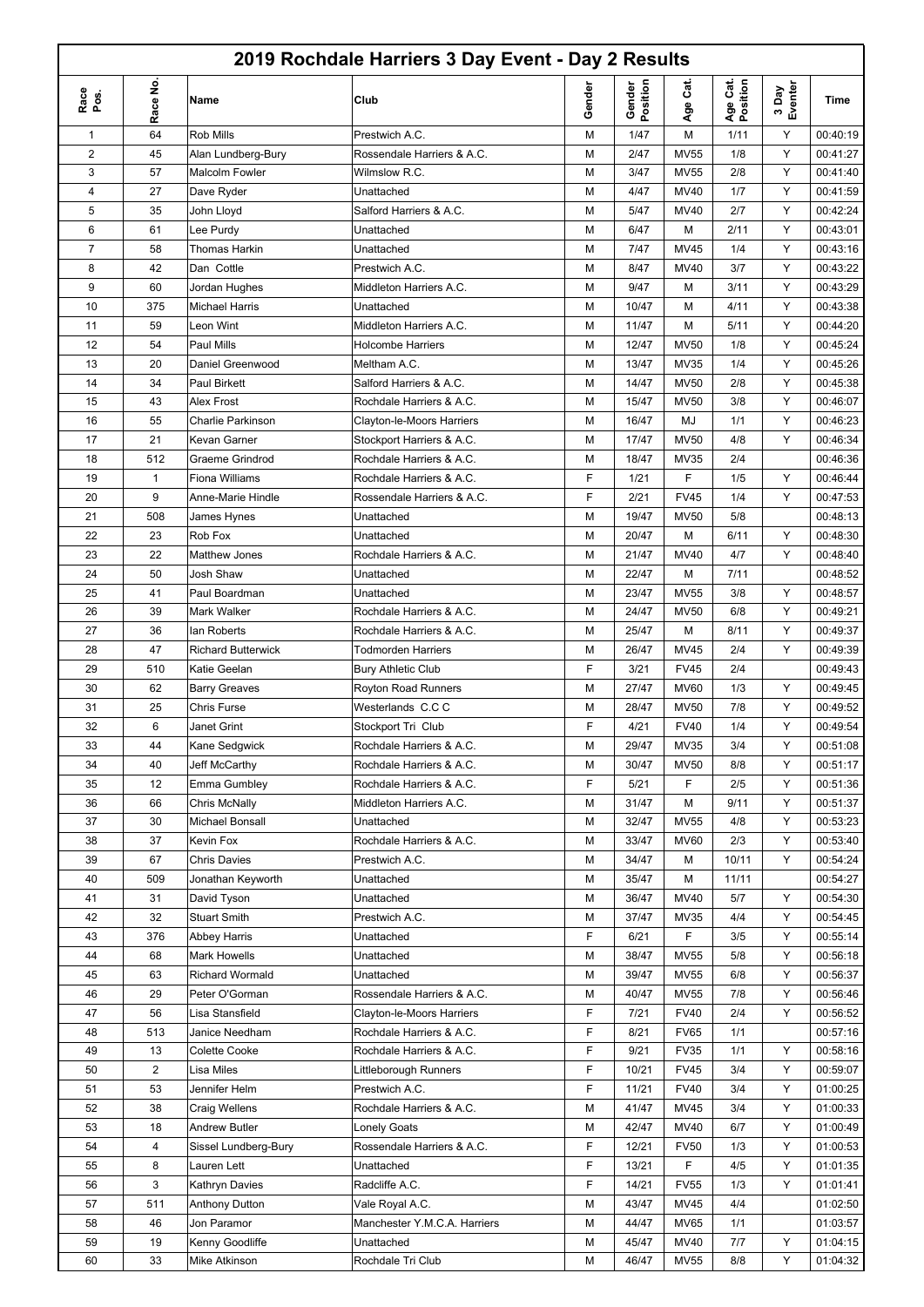|              |            |                      | 2019 Rochdale Harriers 3 Day Event - Day 2 Results |             |                    |             |                      |                  |          |
|--------------|------------|----------------------|----------------------------------------------------|-------------|--------------------|-------------|----------------------|------------------|----------|
| Race<br>Pos. | Race No.   | Name                 | Club                                               | Gender      | Gender<br>Position | Age Cat.    | Age Cat.<br>Position | 3 Day<br>Eventer | Time     |
| 61           | $\sqrt{5}$ | Catherine Murphy     | Middleton Harriers A.C.                            | $\mathsf F$ | 15/21              | <b>FV50</b> | 2/3                  | $\mathsf Y$      | 01:04:49 |
| 62           | 14         | <b>Bonnie Smith</b>  | Unattached                                         | F           | 16/21              | $\mathsf F$ | 5/5                  | Y                | 01:04:51 |
| 63           | 15         | <b>Barbara Smith</b> | Unattached                                         | F           | 17/21              | <b>FV45</b> | 4/4                  | $\sf Y$          | 01:04:52 |
|              |            |                      |                                                    |             |                    |             |                      |                  |          |
| 64           | 24         | Richard Mason        | Rochdale Harriers & A.C.                           | M           | 47/47              | <b>MV60</b> | 3/3                  | Υ                | 01:05:20 |
| 65           | $\bf 7$    | Julie Balchin        | Unattached                                         | F           | 18/21              | <b>FV55</b> | 2/3                  | Υ                | 01:05:24 |
| 66           | 16         | Liz Lloyd            | Trawden A.C.                                       | F           | 19/21              | <b>FV40</b> | $4/4\,$              | Y                | 01:09:04 |
| 67           | 51         | <b>Hilary Farren</b> | Rossendale Harriers & A.C.                         | F           | 20/21              | <b>FV55</b> | 3/3                  | $\mathsf Y$      | 01:13:29 |
| 68           | 10         | Cath Unwin           | Rochdale Harriers & A.C.                           | $\mathsf F$ | 21/21              | <b>FV50</b> | 3/3                  | $\mathsf Y$      | 01:16:58 |
|              |            |                      |                                                    |             |                    |             |                      |                  |          |
|              |            |                      |                                                    |             |                    |             |                      |                  |          |
|              |            |                      |                                                    |             |                    |             |                      |                  |          |
|              |            |                      |                                                    |             |                    |             |                      |                  |          |
|              |            |                      |                                                    |             |                    |             |                      |                  |          |
|              |            |                      |                                                    |             |                    |             |                      |                  |          |
|              |            |                      |                                                    |             |                    |             |                      |                  |          |
|              |            |                      |                                                    |             |                    |             |                      |                  |          |
|              |            |                      |                                                    |             |                    |             |                      |                  |          |
|              |            |                      |                                                    |             |                    |             |                      |                  |          |
|              |            |                      |                                                    |             |                    |             |                      |                  |          |
|              |            |                      |                                                    |             |                    |             |                      |                  |          |
|              |            |                      |                                                    |             |                    |             |                      |                  |          |
|              |            |                      |                                                    |             |                    |             |                      |                  |          |
|              |            |                      |                                                    |             |                    |             |                      |                  |          |
|              |            |                      |                                                    |             |                    |             |                      |                  |          |
|              |            |                      |                                                    |             |                    |             |                      |                  |          |
|              |            |                      |                                                    |             |                    |             |                      |                  |          |
|              |            |                      |                                                    |             |                    |             |                      |                  |          |
|              |            |                      |                                                    |             |                    |             |                      |                  |          |
|              |            |                      |                                                    |             |                    |             |                      |                  |          |
|              |            |                      |                                                    |             |                    |             |                      |                  |          |
|              |            |                      |                                                    |             |                    |             |                      |                  |          |
|              |            |                      |                                                    |             |                    |             |                      |                  |          |
|              |            |                      |                                                    |             |                    |             |                      |                  |          |
|              |            |                      |                                                    |             |                    |             |                      |                  |          |
|              |            |                      |                                                    |             |                    |             |                      |                  |          |
|              |            |                      |                                                    |             |                    |             |                      |                  |          |
|              |            |                      |                                                    |             |                    |             |                      |                  |          |
|              |            |                      |                                                    |             |                    |             |                      |                  |          |
|              |            |                      |                                                    |             |                    |             |                      |                  |          |
|              |            |                      |                                                    |             |                    |             |                      |                  |          |
|              |            |                      |                                                    |             |                    |             |                      |                  |          |
|              |            |                      |                                                    |             |                    |             |                      |                  |          |
|              |            |                      |                                                    |             |                    |             |                      |                  |          |
|              |            |                      |                                                    |             |                    |             |                      |                  |          |
|              |            |                      |                                                    |             |                    |             |                      |                  |          |
|              |            |                      |                                                    |             |                    |             |                      |                  |          |
|              |            |                      |                                                    |             |                    |             |                      |                  |          |
|              |            |                      |                                                    |             |                    |             |                      |                  |          |
|              |            |                      |                                                    |             |                    |             |                      |                  |          |
|              |            |                      |                                                    |             |                    |             |                      |                  |          |
|              |            |                      |                                                    |             |                    |             |                      |                  |          |
|              |            |                      |                                                    |             |                    |             |                      |                  |          |
|              |            |                      |                                                    |             |                    |             |                      |                  |          |
|              |            |                      |                                                    |             |                    |             |                      |                  |          |
|              |            |                      |                                                    |             |                    |             |                      |                  |          |
|              |            |                      |                                                    |             |                    |             |                      |                  |          |
|              |            |                      |                                                    |             |                    |             |                      |                  |          |
|              |            |                      |                                                    |             |                    |             |                      |                  |          |
|              |            |                      |                                                    |             |                    |             |                      |                  |          |
|              |            |                      |                                                    |             |                    |             |                      |                  |          |
|              |            |                      |                                                    |             |                    |             |                      |                  |          |
|              |            |                      |                                                    |             |                    |             |                      |                  |          |
|              |            |                      |                                                    |             |                    |             |                      |                  |          |
|              |            |                      |                                                    |             |                    |             |                      |                  |          |
|              |            |                      |                                                    |             |                    |             |                      |                  |          |
|              |            |                      |                                                    |             |                    |             |                      |                  |          |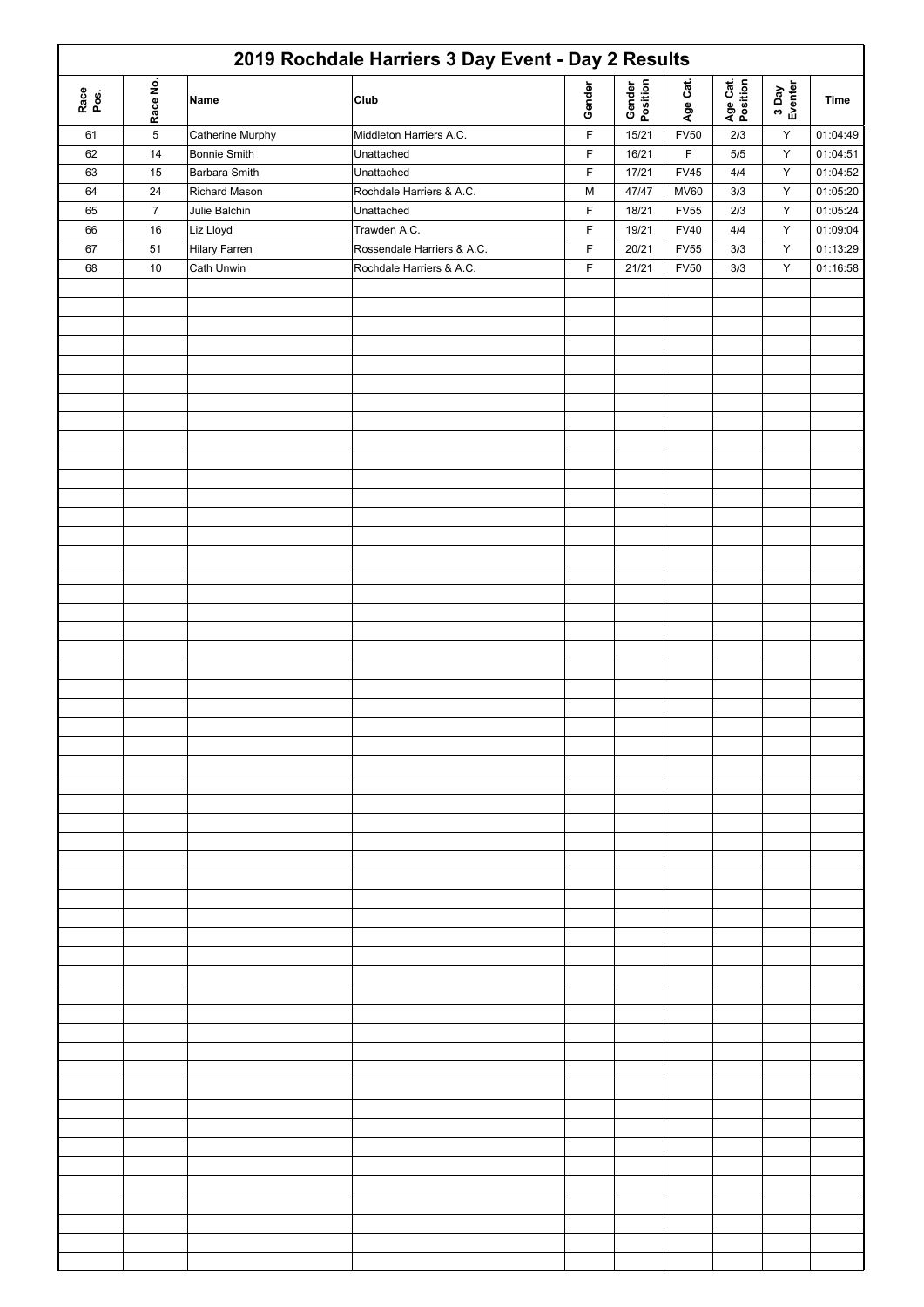# **2019 Rochdale Harriers 3-Day Event - Day 2 - Prize Winners**

|                                     | <b>Name</b>              | Club                         | Έ | <b>Time</b> |
|-------------------------------------|--------------------------|------------------------------|---|-------------|
| <b>First 3 Male finishers</b>       | <b>Rob Mills</b>         | Prestwich A.C.               | Y | 00:40:19    |
|                                     | Alan Lundberg-Bury       | Rossendale Harriers & A.C.   | Y | 00:41:27    |
|                                     | Malcolm Fowler           | Wilmslow R.C.                | Υ | 00:41:40    |
| <b>First Male Junior finisher</b>   | <b>Charlie Parkinson</b> | Clayton-le-Moors Harriers    | Υ | 00:46:23    |
| <b>First Male Vet 35</b>            | Daniel Greenwood         | Meltham A.C.                 | Y | 00:45:26    |
| <b>First Male Vet 40</b>            | Dave Ryder               | Unattached                   | Y | 00:41:59    |
| <b>First Male Vet 45</b>            | <b>Thomas Harkin</b>     | Unattached                   | Υ | 00:43:16    |
| <b>First Male Vet 50</b>            | Paul Mills               | <b>Holcombe Harriers</b>     | Υ | 00:45:24    |
| <b>First Male Vet 55</b>            | Paul Boardman            | Unattached                   | Y | 00:48:57    |
| <b>First Male Vet 60</b>            | <b>Barry Greaves</b>     | Royton Road Runners          | Υ | 00:49:45    |
| <b>First Male Vet 65</b>            | Jon Paramor              | Manchester Y.M.C.A. Harriers |   | 01:03:57    |
| <b>First Male Vet 70</b>            |                          |                              |   |             |
| <b>First 3 Female finishers</b>     | Fiona Williams           | Rochdale Harriers & A.C.     |   | 00:46:44    |
|                                     | Anne-Marie Hindle        | Rossendale Harriers & A.C.   | Y | 00:47:53    |
|                                     | Katie Geelan             | <b>Bury Athletic Club</b>    |   | 00:49:43    |
| <b>First Female Junior finisher</b> |                          |                              |   |             |
| <b>First Female Vet 35</b>          | Colette Cooke            | Rochdale Harriers & A.C.     | Y | 00:58:16    |
| <b>First Female Vet 40</b>          | Janet Grint              | Stockport Tri Club           | Y | 00:49:54    |
| <b>First Female Vet 45</b>          | Lisa Miles               | Littleborough Runners        | Y | 00:59:07    |
| <b>First Female Vet 50</b>          | Sissel Lundberg-Bury     | Rossendale Harriers & A.C.   | Y | 01:00:53    |
| <b>First Female Vet 55</b>          | Kathryn Davies           | Radcliffe A.C.               | Y | 01:01:41    |
| <b>First Female Vet 60</b>          |                          |                              |   |             |
| <b>First Female Vet 65</b>          | Janice Needham           | Rochdale Harriers & A.C.     |   | 00:57:16    |
| <b>First Female Vet 70</b>          |                          |                              |   |             |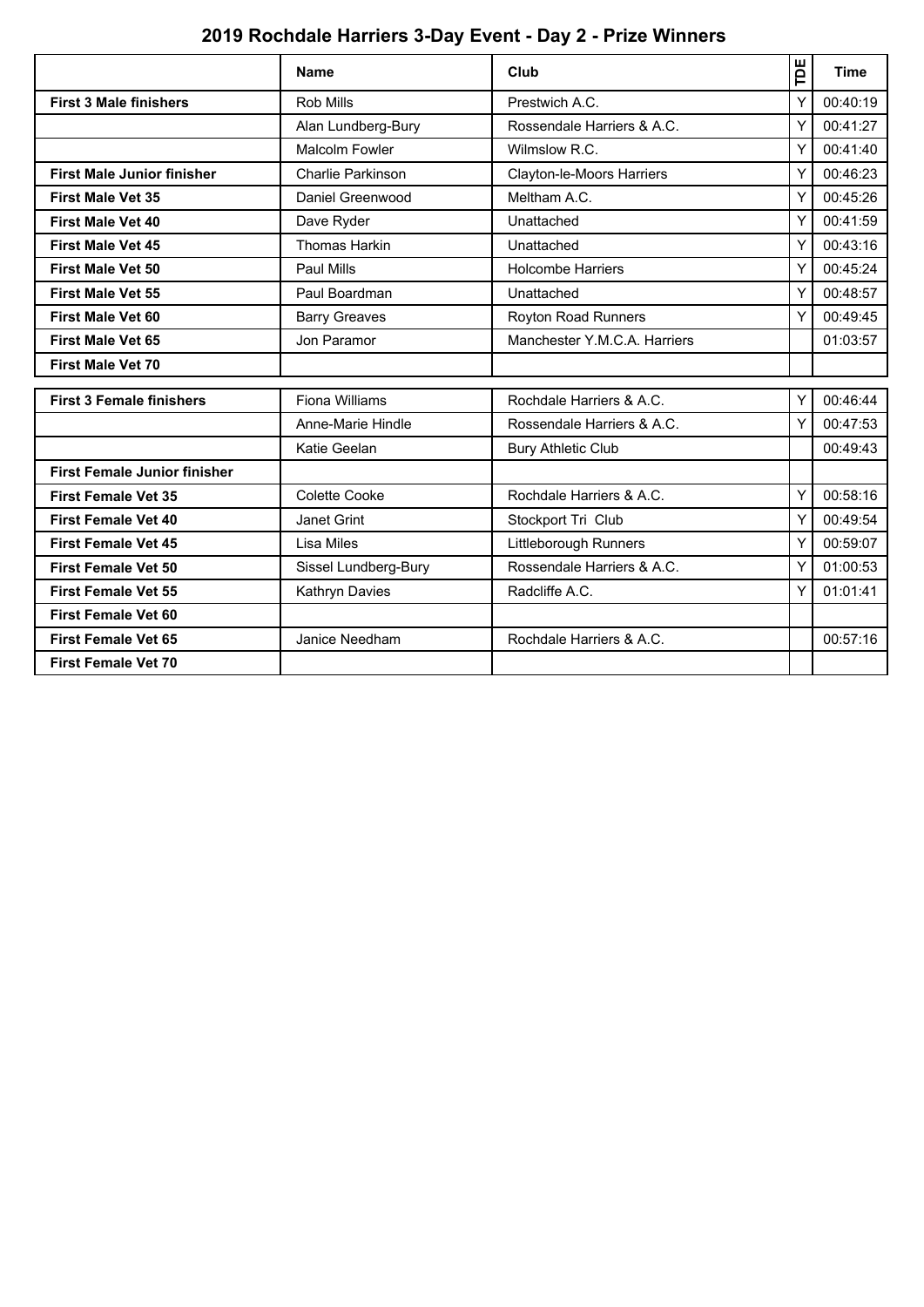### **2019 Rochdale Harriers 3 Day Event - Day 3 Results**

- r

|                |          |                             | 2019 Rochdale Harriers 3 Day Event - Day 3 Results |        |                    |             |                      |                  |          |
|----------------|----------|-----------------------------|----------------------------------------------------|--------|--------------------|-------------|----------------------|------------------|----------|
| Race<br>pos.   | Race No. | Name                        | Club                                               | Gender | Gender<br>Position | Cat.<br>Age | Age Cat.<br>Position | 3 Day<br>Eventer | Time     |
| 1              | 128      | Ben Coop                    | <b>Bury Athletics Club</b>                         | М      | 1/124              | M           | 1/31                 |                  | 00:43:26 |
| 2              | 113      | <b>Richard Shuttleworth</b> | Prestwich A.C.                                     | М      | 2/124              | M           | 2/31                 |                  | 00:47:40 |
| 3              | 64       | <b>Rob Mills</b>            | Prestwich A.C.                                     | М      | 3/124              | M           | 3/31                 | Y                | 00:48:04 |
| 4              | 112      | Chris Goddard               | <b>Todmorden Harriers</b>                          | М      | 4/124              | MV40        | 1/18                 |                  | 00:49:50 |
| 5              | 45       | Alan Lundberg-Bury          | Rossendale Harriers & A.C.                         | М      | 5/124              | <b>MV55</b> | 1/22                 | Y                | 00:50:10 |
| 6              | 73       | Tom Mitchell                | Unattached                                         | М      | 6/124              | M           | 4/31                 |                  | 00:50:15 |
| $\overline{7}$ | 144      | Andy Preston                | Rossendale Harriers & A.C.                         | М      | 7/124              | M           | 5/31                 |                  | 00:50:19 |
| 8              | 58       | Thomas Harkin               | Unattached                                         | М      | 8/124              | <b>MV45</b> | 1/14                 | Y                | 00:50:33 |
| 9              | 60       | Jordan Hughes               | Middleton Harriers A.C.                            | М      | 9/124              | M           | 6/31                 | Υ                | 00:50:44 |
| 10             | 27       | Dave Ryder                  | Unattached                                         | М      | 10/124             | MV40        | 2/18                 | Y                | 00:50:48 |
| 11             | 167      | Andy McFie                  | <b>Todmorden Harriers</b>                          | М      | 11/124             | <b>MV50</b> | 1/20                 |                  | 00:51:05 |
| 12             | 118      | Nigel Holmes                | Prestwich A.C.                                     | М      | 12/124             | <b>MV45</b> | 2/14                 |                  | 00:51:10 |
| 13             | 55       | <b>Charlie Parkinson</b>    | Clayton-le-Moors Harriers                          | М      | 13/124             | MJ          | 1/2                  | Y                | 00:52:22 |
| 14             | 148      | Matt Dunn                   | <b>Holcombe Harriers</b>                           | М      | 14/124             | <b>MV45</b> | 3/14                 |                  | 00:52:32 |
| 15             | 158      | <b>Michael Harris</b>       | Unattached                                         | М      | 15/124             | M           | 7/31                 | Υ                | 00:52:41 |
| 16             | 126      | Jorden Burke                | Middleton Harriers A.C.                            | М      | 16/124             | M           | 8/31                 |                  | 00:52:46 |
| 17             | 162      | <b>Stephen Nicholls</b>     | Wigan & District Harriers & A.C.                   | М      | 17/124             | M           | 9/31                 |                  | 00:53:11 |
| 18             | 141      | Craig Stansfield            | Clayton-le-Moors Harriers                          | М      | 18/124             | <b>MV50</b> | 2/20                 |                  | 00:53:23 |
| 19             | 142      | Duncan Cannon               | <b>Todmorden Harriers</b>                          | М      | 19/124             | M           | 10/31                |                  | 00:53:24 |
| 20             | 104      | Dan Taylor                  | <b>Todmorden Harriers</b>                          | М      | 20/124             | MV40        | 3/18                 |                  | 00:53:25 |
| 21             | 59       | Leon Wint                   | Middleton Harriers A.C.                            | М      | 21/124             | М           | 11/31                | Υ                | 00:53:28 |
| 22             | 107      | Jon Tinman                  | Rossendale Harriers & A.C.                         | М      | 22/124             | <b>MV50</b> | 3/20                 |                  | 00:53:36 |
| 23             | 172      |                             |                                                    |        | 23/124             | M           | 12/31                |                  | 00:53:44 |
|                |          | Rob James                   | Royton Road Runners                                | М      |                    |             |                      |                  |          |
| 24             | 76       | Kevin Smith                 | Unattached                                         | М      | 24/124             | MV40        | 4/18                 |                  | 00:54:07 |
| 25             | 61       | Lee Purdy                   | Unattached                                         | М      | 25/124             | M           | 13/31                | Υ                | 00:54:21 |
| 26             | 57       | Malcolm Fowler              | Wilmslow R.C.                                      | М      | 26/124             | <b>MV55</b> | 2/22                 | Υ                | 00:54:34 |
| 27             | 35       | John Lloyd                  | Salford Harriers & A.C.                            | М      | 27/124             | MV40        | 5/18                 | Y                | 00:54:51 |
| 28             | 34       | Paul Birkett                | Salford Harriers & A.C.                            | М      | 28/124             | <b>MV50</b> | 4/20                 | Υ                | 00:54:54 |
| 29             | 54       | Paul Mills                  | <b>Holcombe Harriers</b>                           | М      | 29/124             | <b>MV50</b> | 5/20                 | Y                | 00:55:07 |
| 30             | 155      | Alex Trenbath               | Unattached                                         | М      | 30/124             | M           | 14/31                |                  | 00:55:29 |
| 31             | 149      | Geoffrey Paul Gough         | Clayton-le-Moors Harriers                          | М      | 31/124             | <b>MV60</b> | 1/9                  |                  | 00:55:42 |
| 32             | 20       | Daniel Greenwood            | Meltham A.C.                                       | М      | 32/124             | M           | 15/31                | Y                | 00:56:01 |
| 33             | 98       | Kieran Horrigan             | Unattached                                         | М      | 33/124             | <b>MV55</b> | 3/22                 |                  | 00:56:03 |
| 34             | 135      | lan Russell                 | <b>Saltaire Striders</b>                           | М      | 34/124             | M           | 16/31                |                  | 00:56:10 |
| 35             | 174      | Emma Robinson               | Rossendale Harriers & A.C.                         | F      | 1/39               | F           | 1/12                 |                  | 00:56:18 |
| 36             | 21       | Kevan Garner                | Stockport Harriers & A.C.                          | М      | 35/124             | <b>MV50</b> | 6/20                 | Υ                | 00:56:24 |
| 37             | 1        | Fiona Williams              | Rochdale Harriers & A.C.                           | F      | 2/39               | F           | 2/12                 | Υ                | 00:56:26 |
| 38             | 85       | Kevin Walker                | Unattached                                         | М      | 36/124             | MV40        | 6/18                 |                  | 00:56:30 |
| 39             | 143      | Michael Fleming             | Unattached                                         | М      | 37/124             | М           | 17/31                |                  | 00:56:58 |
| 40             | 42       | Dan Cottle                  | Prestwich A.C.                                     | М      | 38/124             | MV40        | 7/18                 | Y                | 00:57:05 |
| 41             | 43       | Alex Frost                  | Rochdale Harriers & A.C.                           | М      | 39/124             | <b>MV50</b> | 7/20                 | Y                | 00:57:21 |
| 42             | 163      | <b>Ricky Parrish</b>        | <b>Todmorden Harriers</b>                          | М      | 40/124             | М           | 18/31                |                  | 00:57:35 |
| 43             | 116      | Paul Young                  | Rossendale Harriers & A.C.                         | М      | 41/124             | MV40        | 8/18                 |                  | 00:57:40 |
| 44             | 131      | Aaron Richardson-Mahon      | Middleton Harriers A.C.                            | М      | 42/124             | М           | 19/31                |                  | 00:57:44 |
| 45             | 105      | Mick Brankin                | Trawden A.C.                                       | М      | 43/124             | <b>MV45</b> | 4/14                 |                  | 00:57:54 |
| 46             | 47       | <b>Richard Butterwick</b>   | <b>Todmorden Harriers</b>                          | М      | 44/124             | MV45        | 5/14                 | Υ                | 00:58:07 |
| 47             | 164      | Pauline May                 | <b>Todmorden Harriers</b>                          | F      | 3/39               | F           | 3/12                 |                  | 00:58:14 |
| 48             | 111      | James Rideout               | <b>Bolton United Harriers</b>                      | М      | 45/124             | <b>MV55</b> | 4/22                 |                  | 00:58:15 |
| 49             | 134      | Robert Bolton               | Oldham & Royton Harriers & A.C.                    | М      | 46/124             | <b>MV50</b> | 8/20                 |                  | 00:58:17 |
| 50             | 101      | Stephen Booth               | Unattached                                         | М      | 47/124             | <b>MV55</b> | 5/22                 |                  | 00:58:23 |
| 51             | 177      | Ryan Keenan                 | Unattached                                         | М      | 48/124             | М           | 20/31                |                  | 00:58:24 |
| 52             | 89       | Neil Holding                | Horwich R.M.I. Harriers                            | М      | 49/124             | <b>MV60</b> | 2/9                  |                  | 00:58:28 |
| 53             | 138      | Seamus O'Riordan            | Rossendale Harriers & A.C.                         | М      | 50/124             | <b>MV45</b> | 6/14                 |                  | 00:58:30 |
| 54             | 139      | Neil Swan                   | Prestwich A.C.                                     | М      | 51/124             | MV40        | 9/18                 |                  | 00:58:41 |
| 55             | 82       | William Lowe                | Rossendale Harriers & A.C.                         | М      | 52/124             | <b>MV60</b> | 3/9                  |                  | 00:58:48 |
| 56             | 124      | Chris Charnley              | F.R.A.                                             | М      | 53/124             | MV45        | 7/14                 |                  | 00:58:50 |
| 57             | 137      | Andy Lee                    | Rossendale Harriers & A.C.                         | М      | 54/124             | MV45        | 8/14                 |                  | 00:59:04 |
| 58             | 170      | Stephen Leak                | Rochdale Harriers & A.C.                           | М      | 55/124             | <b>MV55</b> | 6/22                 |                  | 00:59:09 |
| 59             | 9        | Anne-Marie Hindle           | Rossendale Harriers & A.C.                         | F      | 4/39               | <b>FV45</b> | 1/6                  | Y                | 00:59:26 |
| 60             | 39       | Mark Walker                 | Rochdale Harriers & A.C.                           | М      | 56/124             | <b>MV50</b> | 9/20                 | Υ                | 00:59:38 |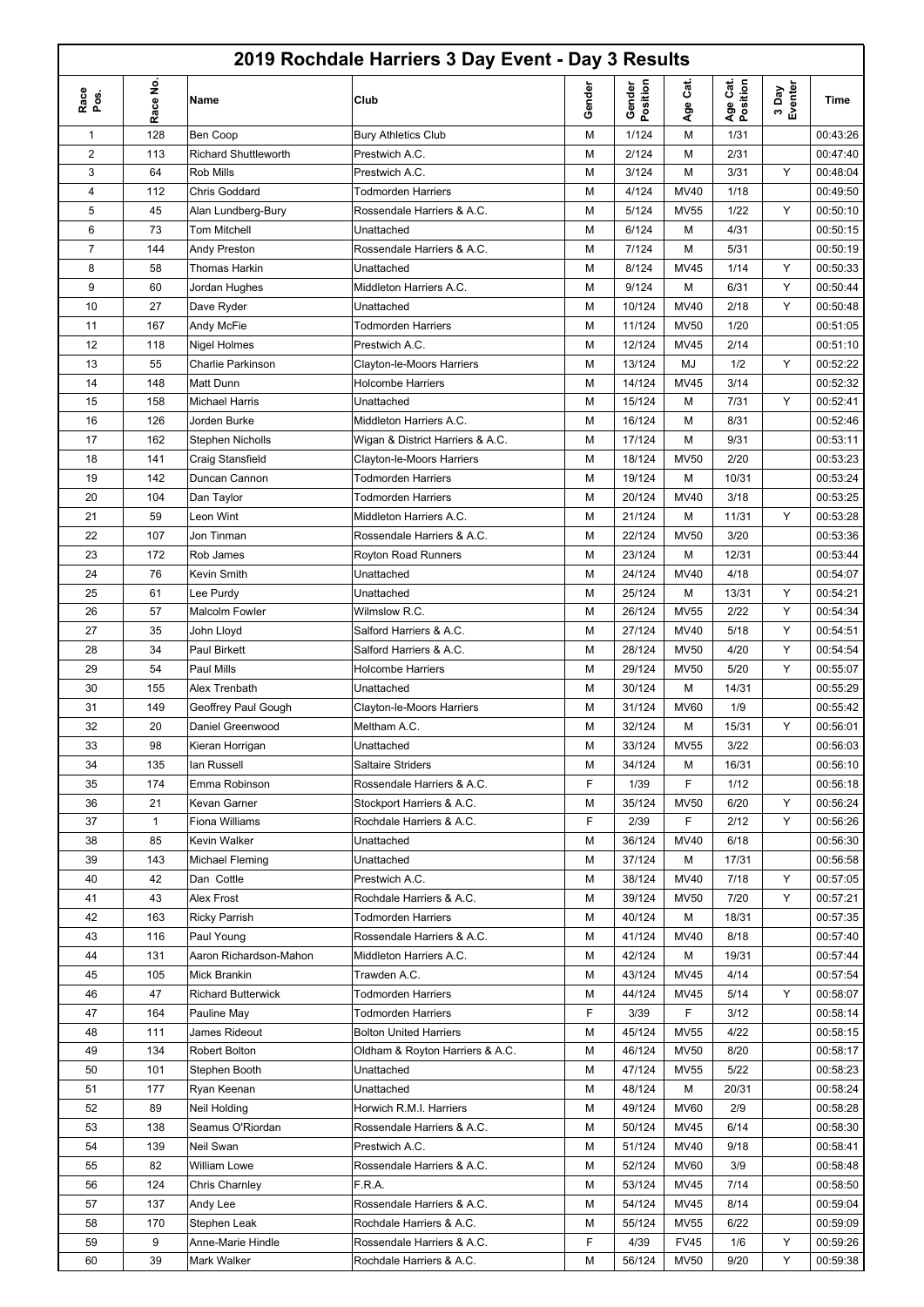# **2019 Rochdale Harriers 3 Day Event - Day 3 Results**

- r

|              |          |                            | 2019 Rochdale Harriers 3 Day Event - Day 3 Results |        |                    |             |                      |                  |             |
|--------------|----------|----------------------------|----------------------------------------------------|--------|--------------------|-------------|----------------------|------------------|-------------|
| Race<br>pos. | Race No. | Name                       | Club                                               | Gender | Gender<br>Position | Age Cat.    | Age Cat.<br>Position | 3 Day<br>Eventer | <b>Time</b> |
| 61           | 173      | <b>Stuart Wolstenholme</b> | <b>Todmorden Harriers</b>                          | М      | 57/124             | <b>MV45</b> | 9/14                 |                  | 00:59:39    |
| 62           | 90       | Doug Fleming               | Horwich R.M.I. Harriers                            | М      | 58/124             | <b>MV55</b> | 7/22                 |                  | 00:59:41    |
| 63           | 41       | Paul Boardman              | Unattached                                         | М      | 59/124             | <b>MV55</b> | 8/22                 | Υ                | 00:59:46    |
| 64           | 120      | <b>Edward Mitchell</b>     | Unattached                                         | М      | 60/124             | <b>MV55</b> | 9/22                 |                  | 00:59:58    |
| 65           | 157      | Oliver Bauman              | Unattached                                         | М      | 61/124             | MJ          | 2/2                  |                  | 01:00:06    |
| 66           | 159      | Les Smalley                | Unattached                                         | М      | 62/124             | <b>MV50</b> | 10/20                |                  | 01:00:09    |
| 67           | 127      | Dave Collins               | <b>Todmorden Harriers</b>                          | М      | 63/124             | <b>MV60</b> | 4/9                  |                  | 01:00:12    |
| 68           | 115      | Graham Jordan              | Middleton Harriers A.C.                            | М      | 64/124             | <b>MV40</b> | 10/18                |                  | 01:00:18    |
| 69           | 62       | <b>Barry Greaves</b>       | <b>Royton Road Runners</b>                         | М      | 65/124             | <b>MV60</b> | 5/9                  | Υ                | 01:00:27    |
| 70           | 99       | Michael Toman              | <b>Accrington Road Runners</b>                     | М      | 66/124             | <b>MV50</b> | 11/20                |                  | 01:00:33    |
| 71           | 23       | Rob Fox                    | Unattached                                         | М      | 67/124             | М           | 21/31                | Y                | 01:00:37    |
| 72           | 87       | Paul Swyers                | Radcliffe A.C.                                     | М      | 68/124             | <b>MV50</b> | 12/20                |                  | 01:00:38    |
| 73           | 66       | <b>Chris McNally</b>       | Middleton Harriers A.C.                            | М      | 69/124             | M           | 22/31                | Y                | 01:00:45    |
| 74           | 168      | Ryan Kirkman               | Unattached                                         | М      | 70/124             | M           | 23/31                |                  | 01:00:50    |
| 75           | 106      | Paul Cheetham              | <b>Skelmersdale Boundary Harriers</b>              | М      | 71/124             | MV45        | 10/14                |                  | 01:01:00    |
| 76           | 140      | Anthony Costello           | <b>Calder Valley Fell Runners</b>                  | М      | 72/124             | <b>MV55</b> | 10/22                |                  | 01:01:25    |
| 77           | 77       | Emma Ball                  | Middleton Harriers A.C.                            | F      | 5/39               | <b>FV45</b> | 2/6                  |                  | 01:01:46    |
| 78           | 100      | Rachel Bailey              | <b>Bolton United Harriers</b>                      | F      | 6/39               | FJ          | 1/1                  |                  | 01:01:47    |
| 79           | 97       | Andrew Bibby               | <b>Todmorden Harriers</b>                          | М      | 73/124             | <b>MV65</b> | 1/4                  |                  | 01:01:50    |
| 80           | 165      | Scott Samuel Bracey        | <b>Bolton United Harriers</b>                      | М      | 74/124             | <b>MV45</b> | 11/14                |                  | 01:01:56    |
| 81           | 92       | Andrew Gallagher           | <b>Bolton United Harriers</b>                      | М      | 75/124             | <b>MV50</b> | 13/20                |                  | 01:02:20    |
| 82           | 94       | Kevin Jones                | Saddleworth Runners Club                           | М      | 76/124             | <b>MV50</b> | 14/20                |                  | 01:02:35    |
| 83           | 169      | Decland Harrison           | Unattached                                         | М      | 77/124             | М           | 24/31                |                  | 01:02:37    |
| 84           | 22       | <b>Matthew Jones</b>       | Rochdale Harriers & A.C.                           | М      | 78/124             | <b>MV40</b> | 11/18                | Y                | 01:02:40    |
| 85           | 6        | Janet Grint                | Stockport Tri Club                                 | F      | 7/39               | <b>FV40</b> | 1/7                  | Y                | 01:02:45    |
| 86           | 108      | Gary Jones                 | <b>Bolton United Harriers</b>                      | М      | 79/124             | <b>MV55</b> | 11/22                |                  | 01:03:17    |
| 87           | 44       | Kane Sedgwick              | Rochdale Harriers & A.C.                           | М      | 80/124             | М           | 25/31                | Y                | 01:03:20    |
| 88           | 40       | Jeff McCarthy              | Rochdale Harriers & A.C.                           | М      | 81/124             | <b>MV50</b> | 15/20                | Y                | 01:03:22    |
| 89           | 152      | Mark Glaister              | Skelmersdale Boundary Harriers                     | М      | 82/124             | <b>MV55</b> | 12/22                |                  | 01:03:27    |
| 90           | 102      | Tony Hesketh               | Horwich R.M.I. Harriers                            | М      | 83/124             | <b>MV70</b> | 1/4                  |                  | 01:03:34    |
| 91           | 36       | lan Roberts                | Rochdale Harriers & A.C.                           | М      | 84/124             | М           | 26/31                | Y                | 01:04:09    |
| 92           | 154      | Christian Ellis            | Unattached                                         | М      | 85/124             | <b>MV45</b> | 12/14                |                  | 01:04:20    |
| 93           | 176      | <b>Christopher Hoare</b>   | Unattached                                         | М      | 86/124             | MV40        | 12/18                |                  | 01:04:24    |
| 94           | 25       | Chris Furse                | Westerlands C.C C                                  | М      | 87/124             | <b>MV50</b> | 16/20                | Υ                | 01:04:28    |
| 95           | 30       | Michael Bonsall            | Unattached                                         | М      | 88/124             | <b>MV55</b> | 13/22                | Y                | 01:04:33    |
| 96           | 109      | Colin Gilmour              | Unattached                                         | М      | 89/124             | <b>MV55</b> | 14/22                |                  | 01:05:28    |
| 97           | 37       | Kevin Fox                  | Rochdale Harriers & A.C.                           | М      | 90/124             | <b>MV60</b> | 6/9                  | Y                | 01:06:01    |
| 98           | 12       | Emma Gumbley               | Rochdale Harriers & A.C.                           | F      | 8/39               | F           | 4/12                 | Y                | 01:07:09    |
| 99           | 122      | Jon Comyn-Platt            | Saddleworth Runners Club                           | М      | 91/124             | <b>MV70</b> | 2/4                  |                  | 01:07:24    |
| 100          | 67       | <b>Chris Davies</b>        | Prestwich A.C.                                     | М      | 92/124             | М           | 27/31                | Y                | 01:07:36    |
| 101          | 160      | <b>Abbey Harris</b>        | Unattached                                         | F      | 9/39               | F           | 5/12                 | Y                | 01:07:38    |
| 102          | 129      | Adrian Mather              | Unattached                                         | М      | 93/124             | MV40        | 13/18                |                  | 01:07:44    |
| 103          | 171      | Sophie Howard              | Rossendale Harriers & A.C.                         | F      | 10/39              | F           | 6/12                 |                  | 01:07:45    |
| 104          | 32       | <b>Stuart Smith</b>        | Prestwich A.C.                                     | М      | 94/124             | M           | 28/31                | Y                | 01:07:51    |
| 105          | 48       | Antony Armstrong           | Unattached                                         | М      | 95/124             | M           | 29/31                |                  | 01:07:55    |
| 106          | 125      | <b>Richard Carpenter</b>   | Unattached                                         | М      | 96/124             | <b>MV40</b> | 14/18                |                  | 01:07:59    |
| 107          | 130      | John Boileau               | Sale Dragons                                       | М      | 97/124             | M           | 30/31                |                  | 01:08:05    |
| 108          | 123      | Janet Robertson            | Helsby R.C.                                        | F      | 11/39              | <b>FV50</b> | 1/6                  |                  | 01:08:08    |
| 109          | 68       | <b>Mark Howells</b>        | Unattached                                         | М      | 98/124             | <b>MV55</b> | 15/22                | Y                | 01:08:31    |
| 110          | 29       | Peter O'Gorman             | Rossendale Harriers & A.C.                         | М      | 99/124             | <b>MV55</b> | 16/22                | Υ                | 01:08:37    |
| 111          | 56       | Lisa Stansfield            | Clayton-le-Moors Harriers                          | F      | 12/39              | <b>FV40</b> | 2/7                  | Υ                | 01:08:59    |
| 112          | 133      | Jeff Hignett               | Rossendale Harriers & A.C.                         | М      | 100/124            | <b>MV65</b> | 2/4                  |                  | 01:09:42    |
| 113          | 161      | Peter Leighton             | Unattached                                         | М      | 101/124            | <b>MV50</b> | 17/20                |                  | 01:10:07    |
| 114          | 166      | Janice Needham             | Rochdale Harriers & A.C.                           | F      | 13/39              | <b>FV65</b> | 1/2                  |                  | 01:11:07    |
| 115          | 88       | Arthur John Warren         | F.R.A.                                             | М      | 102/124            | <b>MV65</b> | 3/4                  |                  | 01:11:08    |
| 116          | 69       | Mark Smith                 | Unattached                                         | М      | 103/124            | <b>MV60</b> | 7/9                  |                  | 01:11:09    |
| 117          | 4        | Sissel Lundberg-Bury       | Rossendale Harriers & A.C.                         | F      | 14/39              | <b>FV50</b> | 2/6                  | Y                | 01:11:50    |
| 118          | 31       | David Tyson                | Unattached                                         | М      | 104/124            | MV40        | 15/18                | Y                | 01:12:15    |
| 119          | 156      | Martin Baker               | Unattached                                         | М      | 105/124            | <b>MV50</b> | 18/20                |                  | 01:12:30    |
| 120          | 13       | Colette Cooke              | Rochdale Harriers & A.C.                           | F      | 15/39              | F           | 7/12                 | Y                | 01:12:32    |
|              |          |                            |                                                    |        |                    |             |                      |                  |             |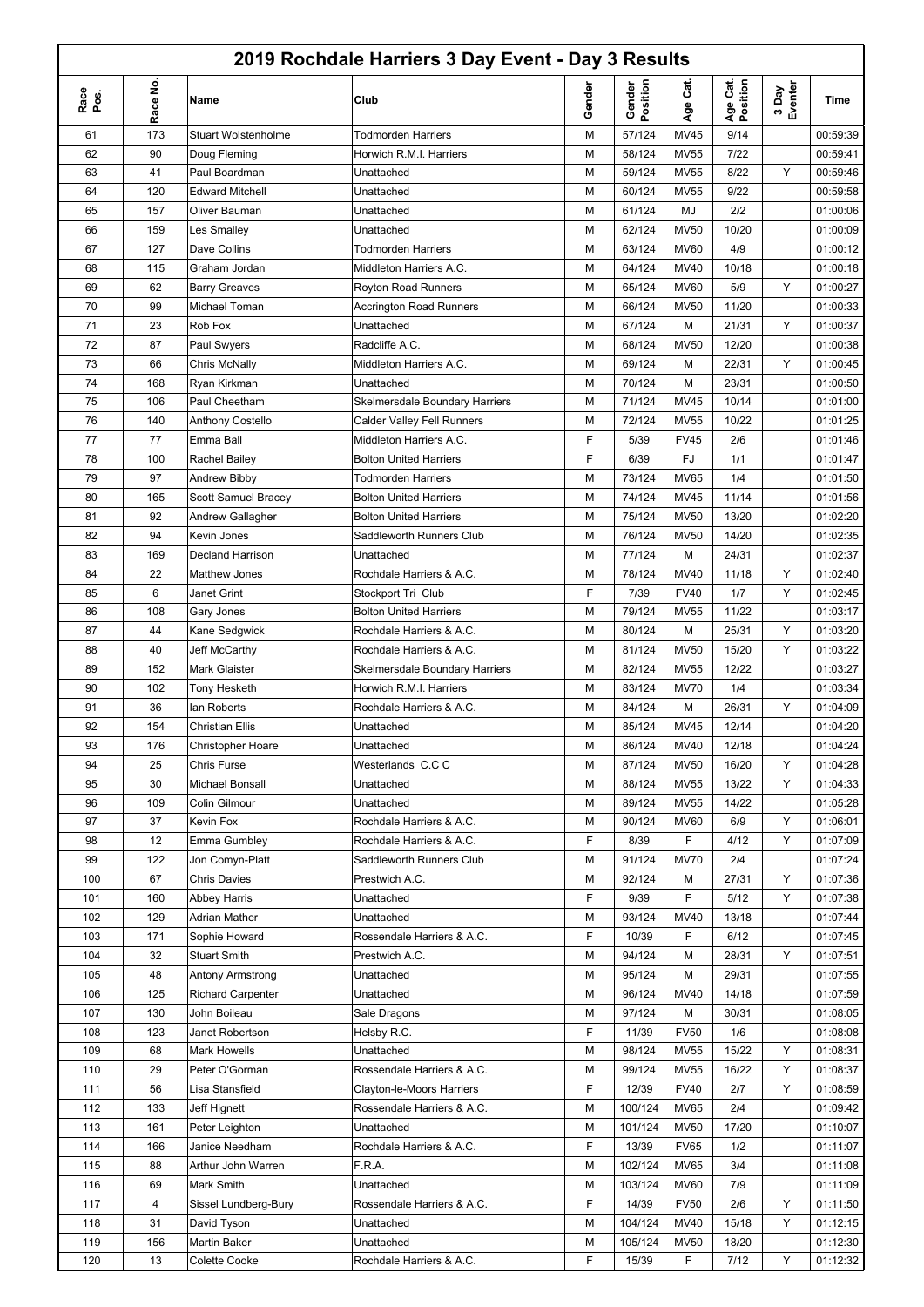|              |                |                                         | 2019 Rochdale Harriers 3 Day Event - Day 3 Results |        |                    |             |                      |                  |          |
|--------------|----------------|-----------------------------------------|----------------------------------------------------|--------|--------------------|-------------|----------------------|------------------|----------|
| Race<br>Pos. | Race No.       | Name                                    | Club                                               | Gender | Gender<br>Position | Age Cat.    | Age Cat.<br>Position | 3 Day<br>Eventer | Time     |
| 121          | 175            | Rebecca Canaway                         | Saddleworth Runners Club                           | F      | 16/39              | F           | 8/12                 |                  | 01:12:34 |
| 122          | 63             | Richard Wormald                         | Unattached                                         | M      | 106/124            | <b>MV55</b> | 17/22                | Y                | 01:12:36 |
| 123          | 80             | Luke Wills                              | Unattached                                         | M      | 107/124            | М           | 31/31                |                  | 01:12:53 |
| 124          | 86             | <b>Hayley Smith</b>                     | Unattached                                         | F      | 17/39              | F           | 9/12                 |                  | 01:12:54 |
| 125          | 145            | Anouska Brooks                          | Unattached                                         | F      | 18/39              | <b>FV40</b> | 3/7                  |                  | 01:13:52 |
| 126          | 38             | <b>Craig Wellens</b>                    | Rochdale Harriers & A.C.                           | M      | 108/124            | <b>MV45</b> | 13/14                | Y                | 01:14:01 |
| 127          | 79             | Dan Crasmaru                            | Unattached                                         | M      | 109/124            | MV40        | 16/18                |                  | 01:14:10 |
| 128          | 136            | Louise Preston                          | Trawden A.C.                                       | F      | 19/39              | <b>FV40</b> | 4/7                  |                  | 01:14:41 |
| 129          | 84             | <b>Janet Walker</b>                     | Unattached                                         | F      | 20/39              | <b>FV40</b> | 5/7                  |                  | 01:15:00 |
| 130          | 95             | John Lee                                | <b>Todmorden Harriers</b>                          | M      | 110/124            | <b>MV55</b> | 18/22                |                  | 01:15:24 |
| 131          | 3              | Kathryn Davies                          | Radcliffe A.C.                                     | F      | 21/39              | <b>FV55</b> | 1/4                  | Υ                | 01:15:40 |
| 132          | 103            | Kevin Coughlan                          | <b>Todmorden Harriers</b>                          | M      | 111/124            | <b>MV55</b> | 19/22                |                  | 01:16:35 |
| 133          | $\overline{c}$ | Lisa Miles                              | Littleborough Runners                              | F      | 22/39              | <b>FV45</b> | 3/6                  | Y                | 01:16:44 |
| 134          | 81             | Janet Howarth                           | Rossendale Harriers & A.C.                         | F      | 23/39              | <b>FV55</b> | 2/4                  |                  | 01:17:32 |
| 135          | 153            | John Lavelle                            | Rossendale Harriers & A.C.                         | M      | 112/124            | <b>MV55</b> | 20/22                |                  | 01:17:33 |
| 136          | 14             | Barbara Smith                           | Unattached                                         | F      | 24/39              | <b>FV45</b> | 4/6                  | Y                | 01:18:13 |
| 137          | 15             | <b>Bonnie Smith</b>                     | Unattached                                         | F      | 24/39              | F           | 10/12                | Υ                | 01:18:13 |
| 138          | 33             | Mike Atkinson                           | Rochdale Tri Club                                  | M      | 113/124            | <b>MV55</b> | 21/22                | Y                | 01:18:14 |
| 139          | 147            | David Morrison                          | <b>Burnden Road Runners</b>                        | M      | 114/124            | <b>MV45</b> | 14/14                |                  | 01:18:20 |
| 140          | 150            | Julie Jones                             | Middleton Harriers A.C.                            | F      | 26/39              | <b>FV60</b> | 1/1                  |                  | 01:18:21 |
| 141          | 19             | Kenny Goodliffe                         | Unattached                                         | M      | 115/124            | <b>MV40</b> | 17/18                | Y                | 01:18:47 |
| 142          | 146            | Stephen Corrigan                        | <b>Todmorden Harriers</b>                          | M      | 116/124            | <b>MV50</b> | 19/20                |                  | 01:18:51 |
| 143          | 110            | Joanne Walsh                            | Rochdale Harriers & A.C.                           | F      | 27/39              | <b>FV50</b> | 3/6                  |                  | 01:18:56 |
| 144          | $\overline{7}$ | Julie Balchin                           | Unattached                                         | F      | 28/39              | <b>FV55</b> | 3/4                  | Υ                | 01:18:58 |
| 145          | 53             | Jennifer Helm                           | Prestwich A.C.                                     | F      | 29/39              | <b>FV40</b> | 6/7                  | Y                | 01:19:10 |
| 146          | 8              | Lauren Lett                             | Unattached                                         | F      | 30/39              | F           | 11/12                | Υ                | 01:21:47 |
| 147          | 18             | Andrew Butler                           | Lonely Goats                                       | M      | 117/124            | MV40        | 18/18                | Υ                | 01:22:26 |
| 148          | 121            | Sue Buck                                | Helsby R.C.                                        | F      | 31/39              | <b>FV50</b> | 4/6                  |                  | 01:22:43 |
| 149          | 5              |                                         | Middleton Harriers A.C.                            | F      | 32/39              | <b>FV50</b> | 5/6                  | Υ                | 01:22:48 |
| 150          | 83             | Catherine Murphy<br><b>Steve Dewick</b> | Dark Peak                                          |        | 118/124            | <b>MV50</b> | 20/20                |                  | 01:23:11 |
|              |                |                                         |                                                    | M      |                    |             |                      |                  | 01:24:40 |
| 151          | 24             | <b>Richard Mason</b>                    | Rochdale Harriers & A.C.                           | M<br>F | 119/124            | <b>MV60</b> | 8/9                  | Y                | 01:25:47 |
| 152          | 16             | Liz Lloyd                               | Trawden A.C.                                       |        | 33/39              | <b>FV40</b> | 7/7                  | Y                |          |
| 153          | 96             | Peter Ehrhardt                          | <b>Todmorden Harriers</b>                          | м      | 120/124            | <b>MV70</b> | 3/4                  |                  | 01:27:10 |
| 154          | 132            | Catherine McKenna                       | <b>BVR</b>                                         | F      | 34/39              | <b>FV45</b> | 5/6                  |                  | 01:29:06 |
| 155          | 51             | <b>Hilary Farren</b>                    | Rossendale Harriers & A.C.                         | F      | 35/39              | <b>FV55</b> | 4/4                  | Y                | 01:30:26 |
| 156          | 75             | <b>Ruth Hare</b>                        | Middleton Harriers A.C.                            | F      | 36/39              | <b>FV65</b> | 2/2                  |                  | 01:34:59 |
| 157          | 178            | John Connolly                           | Rossendale Harriers & A.C.                         | M      | 121/124            | <b>MV65</b> | 4/4                  |                  | 01:35:08 |
| 158          | 91             | Claire Marshall                         | Unattached                                         | F      | 37/39              | <b>FV45</b> | 6/6                  |                  | 01:35:36 |
| 159          | 93             | Lee Petch                               | <b>Bolton United Harriers</b>                      | М      | 122/124            | <b>MV55</b> | 22/22                |                  | 01:35:37 |
| 160          | 10             | Cath Unwin                              | Rochdale Harriers & A.C.                           | F      | 38/39              | <b>FV50</b> | 6/6                  | Y                | 01:37:11 |
| 161          | 114            | Janine Jordan                           | Middleton Harriers A.C.                            | F      | 39/39              | F           | 12/12                |                  | 01:45:54 |
| 162          | 151            | <b>Barry Preece</b>                     | Unattached                                         | М      | 123/124            | <b>MV60</b> | 9/9                  |                  | 01:47:16 |
| 163          | 119            | Antonio Cardinale                       | Otley A.C.                                         | М      | 124/124            | <b>MV70</b> | 4/4                  |                  | 01:54:52 |
|              |                |                                         |                                                    |        |                    |             |                      |                  |          |
|              |                |                                         |                                                    |        |                    |             |                      |                  |          |
|              |                |                                         |                                                    |        |                    |             |                      |                  |          |
|              |                |                                         |                                                    |        |                    |             |                      |                  |          |
|              |                |                                         |                                                    |        |                    |             |                      |                  |          |
|              |                |                                         |                                                    |        |                    |             |                      |                  |          |
|              |                |                                         |                                                    |        |                    |             |                      |                  |          |
|              |                |                                         |                                                    |        |                    |             |                      |                  |          |
|              |                |                                         |                                                    |        |                    |             |                      |                  |          |
|              |                |                                         |                                                    |        |                    |             |                      |                  |          |
|              |                |                                         |                                                    |        |                    |             |                      |                  |          |
|              |                |                                         |                                                    |        |                    |             |                      |                  |          |
|              |                |                                         |                                                    |        |                    |             |                      |                  |          |
|              |                |                                         |                                                    |        |                    |             |                      |                  |          |
|              |                |                                         |                                                    |        |                    |             |                      |                  |          |
|              |                |                                         |                                                    |        |                    |             |                      |                  |          |
|              |                |                                         |                                                    |        |                    |             |                      |                  |          |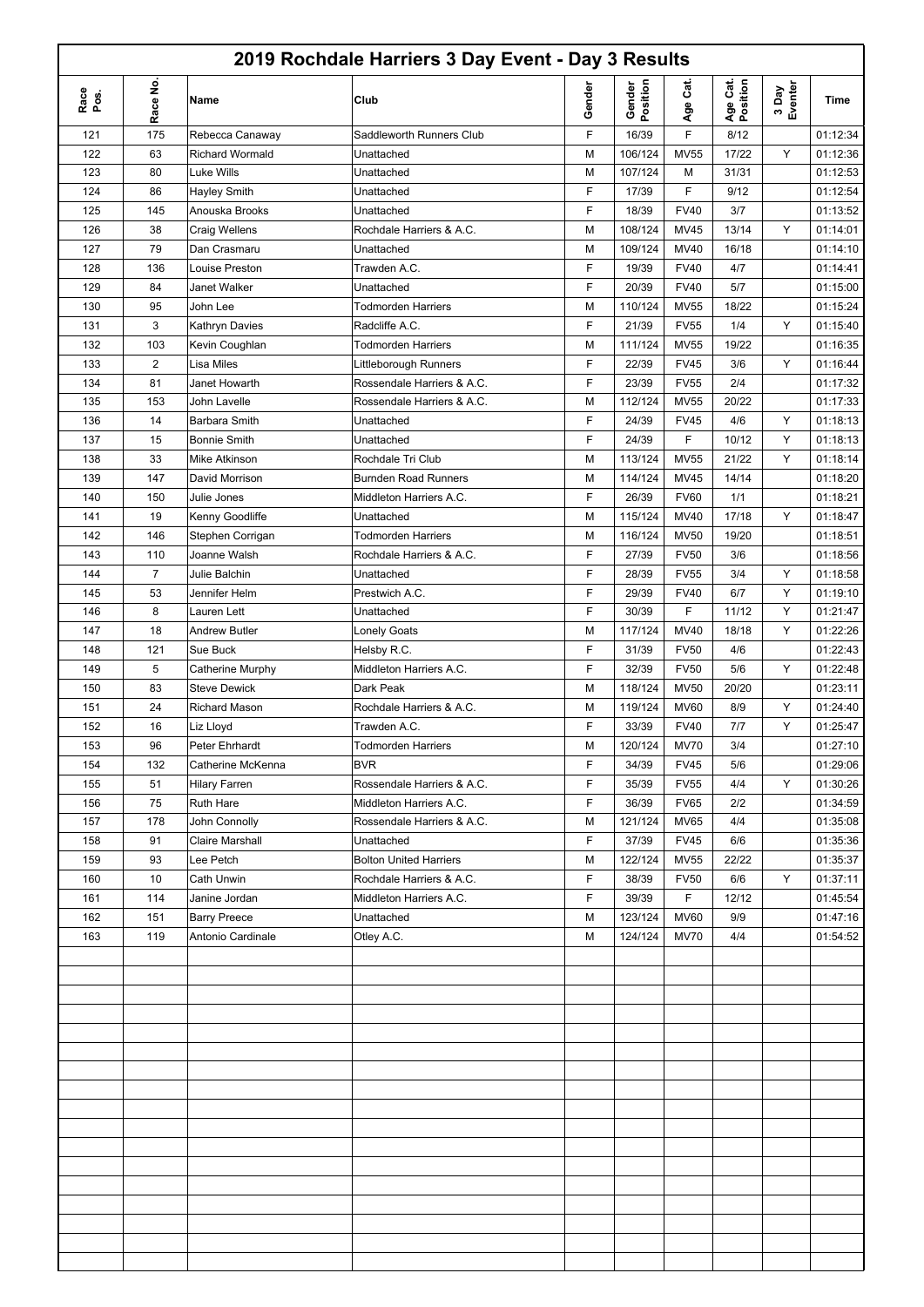# **2019 Rochdale Harriers 3-Day Event - Day 3 - Prize Winners**

|                                     | <b>Name</b>                 | Club                          | Ĕ | <b>Time</b> |
|-------------------------------------|-----------------------------|-------------------------------|---|-------------|
| <b>First 3 Male finishers</b>       | Ben Coop                    | <b>Bury Athletics Club</b>    |   | 00:43:26    |
|                                     | <b>Richard Shuttleworth</b> | Prestwich A.C.                |   | 00:47:40    |
|                                     | Rob Mills                   | Prestwich A.C.                | Y | 00:48:04    |
| <b>First Male Junior finisher</b>   | Charlie Parkinson           | Clayton-le-Moors Harriers     |   | 00:52:22    |
| <b>First Male Vet 40 finisher</b>   | <b>Chris Goddard</b>        | <b>Todmorden Harriers</b>     |   | 00:49:50    |
| <b>First Male Vet 45 finisher</b>   | <b>Thomas Harkin</b>        | Unattached                    | Y | 00:50:33    |
| First Male Vet 50 finisher          | Andy McFie                  | <b>Todmorden Harriers</b>     |   | 00:51:05    |
| <b>First Male Vet 55 finisher</b>   | Alan Lundberg-Bury          | Rossendale Harriers & A.C.    | Υ | 00:50:10    |
| <b>First Male Vet 60 finisher</b>   | Geoffrey Paul Gough         | Clayton-le-Moors Harriers     |   | 00:55:42    |
| <b>First Male Vet 65 finisher</b>   | Andrew Bibby                | <b>Todmorden Harriers</b>     |   | 01:01:50    |
| <b>First Male Vet 70 finisher</b>   | Tony Hesketh                | Horwich R.M.I. Harriers       |   | 01:03:34    |
| <b>First 3 Female finishers</b>     | Emma Robinson               | Rossendale Harriers & A.C.    |   | 00:56:18    |
|                                     |                             |                               |   |             |
|                                     | Fiona Williams              | Rochdale Harriers & A.C.      | Υ | 00:56:26    |
|                                     | Pauline May                 | <b>Todmorden Harriers</b>     |   | 00:58:14    |
| <b>First Female Junior finisher</b> | Rachel Bailey               | <b>Bolton United Harriers</b> |   | 01:01:47    |
| <b>First Female Vet 40 finisher</b> | Janet Grint                 | Stockport Tri Club            | Υ | 01:02:45    |
| <b>First Female Vet 45 finisher</b> | Anne-Marie Hindle           | Rossendale Harriers & A.C.    | Y | 00:59:26    |
| <b>First Female Vet 50 finisher</b> | Janet Robertson             | Helsby R.C.                   |   | 01:08:08    |
| <b>First Female Vet 55 finisher</b> | Kathryn Davies              | Radcliffe A.C.                | Y | 01:15:40    |
| <b>First Female Vet 60 finisher</b> | Julie Jones                 | Middleton Harriers A.C.       |   | 01:18:21    |
| <b>First Female Vet 65 finisher</b> | Janice Needham              | Rochdale Harriers & A.C.      |   | 01:11:07    |
| <b>First Female Vet 70 finisher</b> |                             |                               |   |             |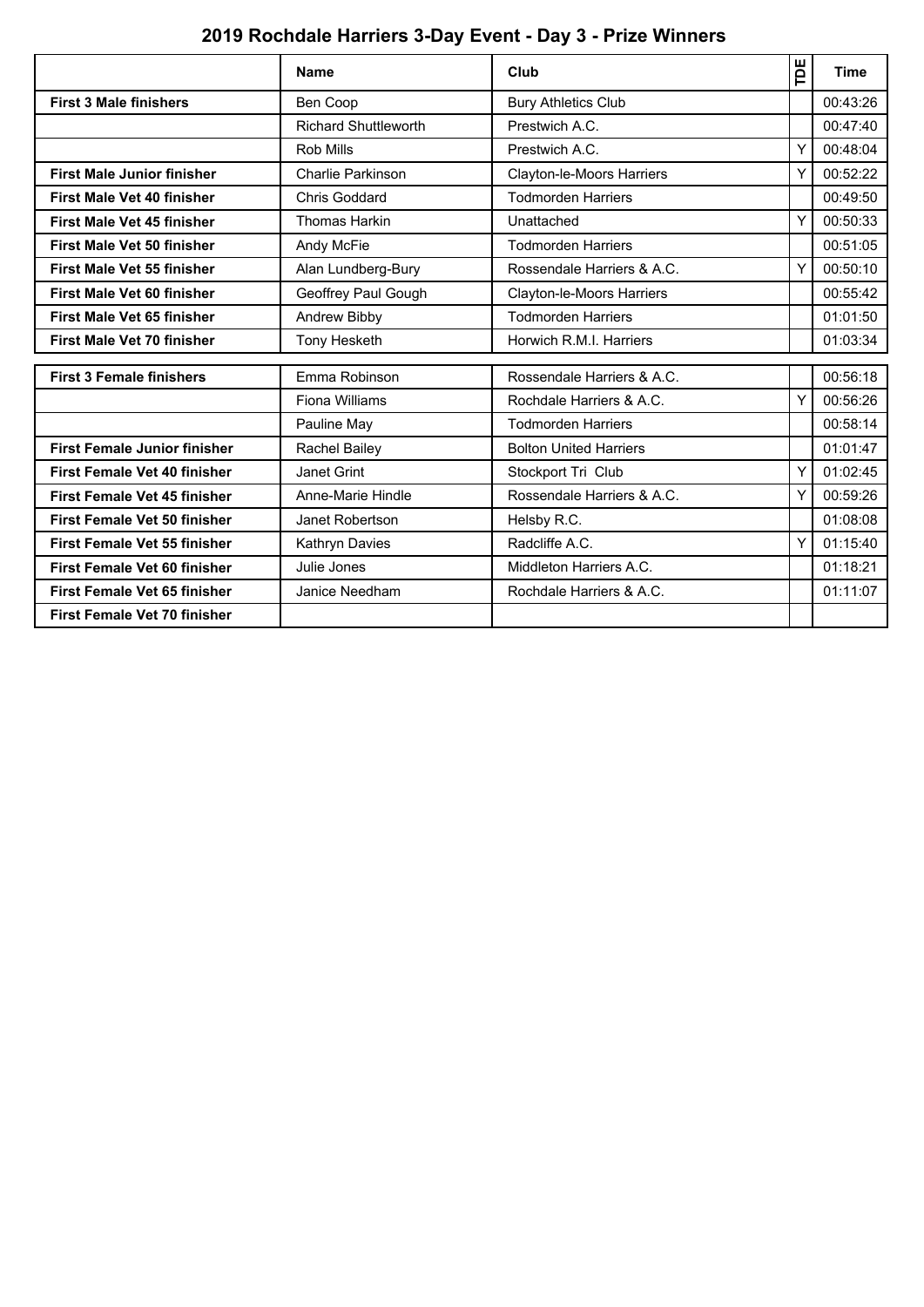|                                |                    | 2019 Rochdale Harriers 3 Day Even |                 |          |          | t - Cumulative Results (both Male and Female) - after day 3 |          |                                          |                                                  |
|--------------------------------|--------------------|-----------------------------------|-----------------|----------|----------|-------------------------------------------------------------|----------|------------------------------------------|--------------------------------------------------|
| Position<br>(after 3<br>races) | Name               | Club                              | Category<br>Age | Day 1    | Day 2    | Day 1 + Day<br>Cumulative<br>$\mathbf{\Omega}$              | Day 3    | Day 1 + Day<br>Cumulative<br>$2 + Day 3$ | <b>Difference</b><br>(to next<br>runner)<br>Time |
| $\overline{\phantom{0}}$       | Rob Mills          | Prestwich A.C                     | Σ               | 00:36:45 | 00:40:19 | 01:17:04                                                    | 00:48:04 | 02:05:08                                 |                                                  |
| Ν                              | Alan Lundberg-Bury | Rossendale Harriers & A.C.        | MV55            | 00:36:28 | 00:41:27 | 01:17:55                                                    | 00:50:10 | 02:08:05                                 | 00:02:57                                         |
| ო                              | Jordan Hughes      | Middleton Harriers A.C            | Σ               | 00:36:16 | 00:43:29 | 01:19:45                                                    | 00:50:44 | 02:10:29                                 | 00:02:24                                         |
| 4                              | Dave Ryder         | Unattached                        | <b>MV40</b>     | 00:38:33 | 00:41:59 | 01:20:32                                                    | 00:50:48 | 02:11:20                                 | 00:00:51                                         |
| ю                              | Thomas Harkin      | Unattached                        | MV45            | 00:38:04 | 00:43:16 | 01:21:20                                                    | 00:50:33 | 02:11:53                                 | 00:00:33                                         |
| ဖ                              | John Lloyd         | Salford Harriers & A.C            | <b>MV40</b>     | 00:36:48 | 00:42:24 | 01:19:12                                                    | 00:54:51 | 02:14:03                                 | 00:02:10                                         |
| Ľ                              | Lee Purdy          | Unattached                        | Σ               | 00:37:22 | 00:43:01 | 01:20:23                                                    | 00:54:21 | 02:14:44                                 | 00:00:41                                         |
| $\infty$                       | Malcolm Fowler     | ن<br>Wilmslow <sub>R</sub> .      | MV55            | 00:38:45 | 00:41:40 | 01:20:25                                                    | 00:54:34 | 02:14:59                                 | 00:00:15                                         |
| တ                              | Michael Harris     | Unattached                        | Σ               | 00:39:50 | 00:43:38 | 01:23:28                                                    | 00:52:41 | 02:16:09                                 | 00:01:10                                         |
| $\tilde{c}$                    | Leon Wint          | Middleton Harriers A.C            | Σ               | 00:39:27 | 00:44:20 | 01:23:47                                                    | 00:53:28 | 02:17:15                                 | 00:01:06                                         |
| $\tilde{\mathcal{L}}$          | Charlie Parkinson  | Clayton-le-Moors Harriers         | Ξ               | 00:38:42 | 00:46:23 | 01:25:05                                                    | 00:52:22 | 02:17:27                                 | 00:00:12                                         |
| 57                             | Paul Mills         | Holcombe Harriers                 | MV50            | 00:38:51 | 00:45:24 | 01:24:15                                                    | 00:55:07 | 02:19:22                                 | 00:01:55                                         |
| $\frac{3}{2}$                  | Dan Cottle         | Prestwich A.C.                    | <b>MV40</b>     | 00:39:19 | 00:43:22 | 01:22:41                                                    | 00:57:05 | 02:19:46                                 | 00:00:24                                         |
| $\overline{4}$                 | Paul Birkett       | Salford Harriers & A.C.           | MV50            | 00:40:02 | 00:45:38 | 01:25:40                                                    | 00:54:54 | 02:20:34                                 | 00:00:48                                         |
| 15                             | Daniel Greenwood   | Meltham A.C.                      | MV35            | 00:39:31 | 00:45:26 | 01:24:57                                                    | 00:56:01 | 02:20:58                                 | 00:00:24                                         |
| $\frac{6}{5}$                  | Kevan Garner       | Stockport Harriers & A.C.         | MV50            | 00:40:56 | 00:46:34 | 01:27:30                                                    | 00:56:24 | 02:23:54                                 | 00:02:56                                         |
| 17                             | Alex Frost         | Rochdale Harriers & A.C.          | <b>MV50</b>     | 00:41:16 | 00:46:07 | 01:27:23                                                    | 00:57:21 | 02:24:44                                 | 00:00:50                                         |
| $\frac{8}{10}$                 | Fiona Williams     | Rochdale Harriers & A.C.          | Щ               | 00:41:57 | 00:46:44 | 01:28:41                                                    | 00:56:26 | 02:25:07                                 | 00:00:23                                         |
| စ္                             | Anne-Marie Hindle  | Rossendale Harriers & A.C.        | FV45            | 00:41:41 | 00:47:53 | 01:29:34                                                    | 00:59:26 | 02:29:00                                 | 00:03:53                                         |
| $\Omega$                       | Richard Butterwick | Todmorden Harriers                | MV45            | 00:42:31 | 00:49:39 | 01:32:10                                                    | 00:58:07 | 02:30:17                                 | 00:01:17                                         |
| 21                             | Paul Boardman      | Unattached                        | MV55            | 00:42:30 | 00:48:57 | 01:31:27                                                    | 00:59:46 | 02:31:13                                 | 00:00:56                                         |
| 22                             | Rob Fox            | Unattached                        | Σ               | 00:43:55 | 00:48:30 | 01:32:25                                                    | 01:00:37 | 02:33:02                                 | 00:01:49                                         |
| 23                             | Mark Walker        | Rochdale Harriers & A.C.          | <b>MV50</b>     | 00:44:41 | 00:49:21 | 01:34:02                                                    | 00:59:38 | 02:33:40                                 | 00:00:38                                         |
| $\overline{24}$                | Barry Greaves      | Royton Road Runners               | <b>MV60</b>     | 00:43:54 | 00:49:45 | 01:33:39                                                    | 01:00:27 | 02:34:06                                 | 00:00:26                                         |
| 25                             | Matthew Jones      | Rochdale Harriers & A.C.          | MV40            | 00:43:30 | 00:48:40 | 01:32:10                                                    | 01:02:40 | 02:34:50                                 | 00:00:44                                         |
| $\frac{8}{2}$                  | lan Roberts        | Rochdale Harriers & A.C.          | Σ               | 00:41:48 | 00:49:37 | 01:31:25                                                    | 01:04:09 | 02:35:34                                 | 00:00:44                                         |
| 27                             | Janet Grint        | Stockport Tri Club                | FV40            | 00:43:48 | 00:49:54 | 01:33:42                                                    | 01:02:45 | 02:36:27                                 | 00:00:53                                         |
| $\frac{8}{2}$                  | Chris Furse        | C C C<br>Westerlands              | <b>MV50</b>     | 00:42:50 | 00:49:52 | 01:32:42                                                    | 01:04:28 | 02:37:10                                 | 00:00:43                                         |
| $\mathbf{S}$                   | Chris McNally      | Middleton Harriers A.C.           | Σ               | 00:45:30 | 00:51:37 | 01:37:07                                                    | 01:00:45 | 02:37:52                                 | 00:00:42                                         |
| $\infty$                       | Jeff McCarthy      | Rochdale Harriers & A.C.          | <b>MV50</b>     | 00:44:53 | 00:51:17 | 01:36:10                                                    | 01:03:22 | 02:39:32                                 | 00:01:40                                         |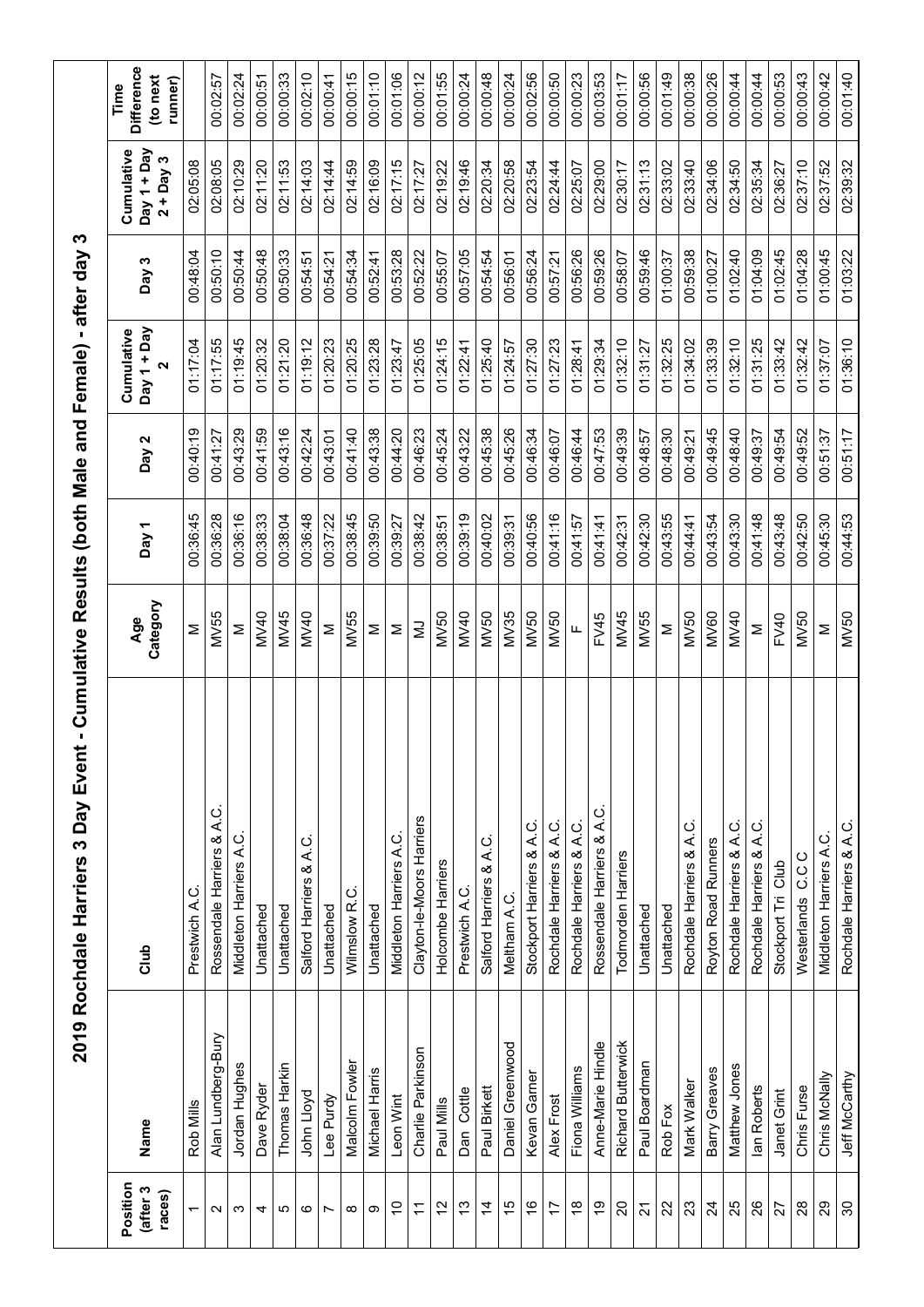|                                |                      | 2019 Rochdale Harriers 3 Day Event - Cumulative Results (both Male and Female) - after day 3 |                 |          |          |                                                   |          |                                          |                                                 |
|--------------------------------|----------------------|----------------------------------------------------------------------------------------------|-----------------|----------|----------|---------------------------------------------------|----------|------------------------------------------|-------------------------------------------------|
| Position<br>(after 3<br>races) | Name                 | Club                                                                                         | Category<br>Age | Day 1    | Day 2    | Cumulative<br>Day 1 + Day<br>$\mathbf{\tilde{z}}$ | Day 3    | Cumulative<br>Day 1 + Day<br>$2 + Day 3$ | <b>Difference</b><br>to next<br>runner)<br>Time |
| 94                             | Kane Sedgwick        | Rochdale Harriers & A.C.                                                                     | MV35            | 00:46:08 | 00:51:08 | 01:37:16                                          | 01:03:20 | 02:40:36                                 | 00:01:04                                        |
| 32                             | Emma Gumbley         | Rochdale Harriers & A.C.                                                                     | щ               | 00:43:50 | 00:51:36 | 01:35:26                                          | 01:07:09 | 02:42:35                                 | 00:01:59                                        |
| 33                             | Michael Bonsall      | Unattached                                                                                   | MV55            | 00:49:06 | 00:53:23 | 01:42:29                                          | 01:04:33 | 02:47:02                                 | 00:04:27                                        |
| $\mathfrak{F}$                 | Stuart Smith         | Prestwich A.C.                                                                               | MV35            | 00:46:33 | 00:54:45 | 01:41:18                                          | 01:07:51 | 02:49:09                                 | 00:02:07                                        |
| 35                             | Kevin Fox            | Rochdale Harriers & A.C.                                                                     | <b>MV60</b>     | 00:49:47 | 00:53:40 | 01:43:27                                          | 01:06:01 | 02:49:28                                 | 00:00:19                                        |
| 36                             | Chris Davies         | Prestwich A.C.                                                                               | Σ               | 00:48:05 | 00:54:24 | 01:42:29                                          | 01:07:36 | 02:50:05                                 | 00:00:37                                        |
| 57                             | David Tyson          | Unattached                                                                                   | MV40            | 00:45:21 | 00:54:30 | 01:39:51                                          | 01:12:15 | 02:52:06                                 | 00:02:01                                        |
| 38                             | Abbey Harris         | Unattached                                                                                   | Щ               | 00:49:15 | 00:55:14 | 01:44:29                                          | 01:07:38 | 02:52:07                                 | 00:00:01                                        |
| 39                             | Mark Howells         | Unattached                                                                                   | MV55            | 00:49:59 | 00:56:18 | 01:46:17                                          | 01:08:31 | 02:54:48                                 | 00:02:41                                        |
| $\overline{4}$                 | Lisa Stansfield      | Clayton-le-Moors Harriers                                                                    | FV40            | 00:49:01 | 00:56:52 | 01:45:53                                          | 01:08:59 | 02:54:52                                 | 00:00:04                                        |
| $\mathcal{A}$                  | Peter O'Gorman       | Rossendale Harriers & A.C                                                                    | MV55            | 00:51:25 | 00:56:46 | 01:48:11                                          | 01:08:37 | 02:56:48                                 | 00:01:56                                        |
| $\overline{4}$                 | Colette Cooke        | Rochdale Harriers & A.C.                                                                     | FV35            | 00:51:38 | 00:58:16 | 01:49:54                                          | 01:12:32 | 03:02:26                                 | 00:05:38                                        |
| $\frac{3}{4}$                  | Richard Wormald      | Unattached                                                                                   | MV55            | 00:53:24 | 00:56:37 | 01:50:01                                          | 01:12:36 | 03:02:37                                 | 00:00:11                                        |
| $\frac{4}{3}$                  | Craig Wellens        | Rochdale Harriers & A.C.                                                                     | MV45            | 00:52:35 | 01:00:33 | 01:53:08                                          | 01:14:01 | 03:07:09                                 | 00:04:32                                        |
| 45                             | Sissel Lundberg-Bury | Rossendale Harriers & A.C.                                                                   | FV50            | 00:55:04 | 01:00:53 | 01:55:57                                          | 01:11:50 | 03:07:47                                 | 00:00:38                                        |
| $\frac{6}{5}$                  | Lisa Miles           | Littleborough Runners                                                                        | FV45            | 00:52:06 | 00:59:07 | 01:51:13                                          | 01:16:44 | 03:07:57                                 | 00:00:10                                        |
| 47                             | Jennifer Helm        | Prestwich A.C                                                                                | FV40            | 00:52:57 | 01:00:25 | 01:53:22                                          | 01:19:10 | 03:12:32                                 | 00:04:35                                        |
| $\frac{8}{4}$                  | Kathryn Davies       | Radcliffe A.                                                                                 | FV55            | 00:55:16 | 01:01:41 | 01:56:57                                          | 01:15:40 | 03:12:37                                 | 00:00:05                                        |
| $\frac{9}{4}$                  | Andrew Butler        | Lonely Goats                                                                                 | <b>MV40</b>     | 00:49:34 | 01:00:49 | 01:50:23                                          | 01:22:26 | 03:12:49                                 | 00:00:12                                        |
| 50                             | Mike Atkinson        | Rochdale Tri Club                                                                            | MV55            | 00:53:20 | 01:04:32 | 01:57:52                                          | 01:18:14 | 03:16:06                                 | 00:03:17                                        |
| 5                              | Kenny Goodliffe      | Unattached                                                                                   | MV40            | 00:54:20 | 01:04:15 | 01:58:35                                          | 01:18:47 | 03:17:22                                 | 00:01:16                                        |
| 52                             | Lauren Lett          | Unattached                                                                                   | Щ               | 00:55:46 | 01:01:35 | 01:57:21                                          | 01:21:47 | 03:19:08                                 | 00:01:46                                        |
| S3                             | Julie Balchin        | Unattached                                                                                   | FV55            | 00:56:35 | 01:05:24 | 02:01:59                                          | 01:18:58 | 03:20:57                                 | 00:01:49                                        |
| 54                             | Catherine Murphy     | Middleton Harriers A.C.                                                                      | FV50            | 00:55:17 | 01:04:49 | 02:00:06                                          | 01:22:48 | 03:22:54                                 | 00:01:57                                        |
| 55=                            | Barbara Smith        | Unattached                                                                                   | FV45            | 00:59:57 | 01:04:52 | 02:04:49                                          | 01:18:13 | 03:23:02                                 | 00:00:08                                        |
| 55=                            | Bonnie Smith         | Unattached                                                                                   | $\mu$           | 00:59:58 | 01:04:51 | 02:04:49                                          | 01:18:13 | 03:23:02                                 | 00:00:00                                        |
| 57                             | Richard Mason        | Rochdale Harriers & A.C.                                                                     | <b>MV60</b>     | 00:57:00 | 01:05:20 | 02:02:20                                          | 01:24:40 | 03:27:00                                 | 00:03:58                                        |
| 38                             | Liz Lloyd            | Trawden A.C.                                                                                 | FV40            | 01:03:16 | 01:09:04 | 02:12:20                                          | 01:25:47 | 03:38:07                                 | 00:11:07                                        |
| 89                             | Hilary Farren        | Rossendale Harriers & A.C.                                                                   | FV55            | 01:02:12 | 01:13:29 | 02:15:41                                          | 01:30:26 | 03:46:07                                 | 00:08:00                                        |
| 60                             | Cath Unwin           | Rochdale Harriers & A.C.                                                                     | FV50            | 01:06:19 | 01:16:58 | 02:23:17                                          | 01:37:11 | 04:00:28                                 | 00:14:21                                        |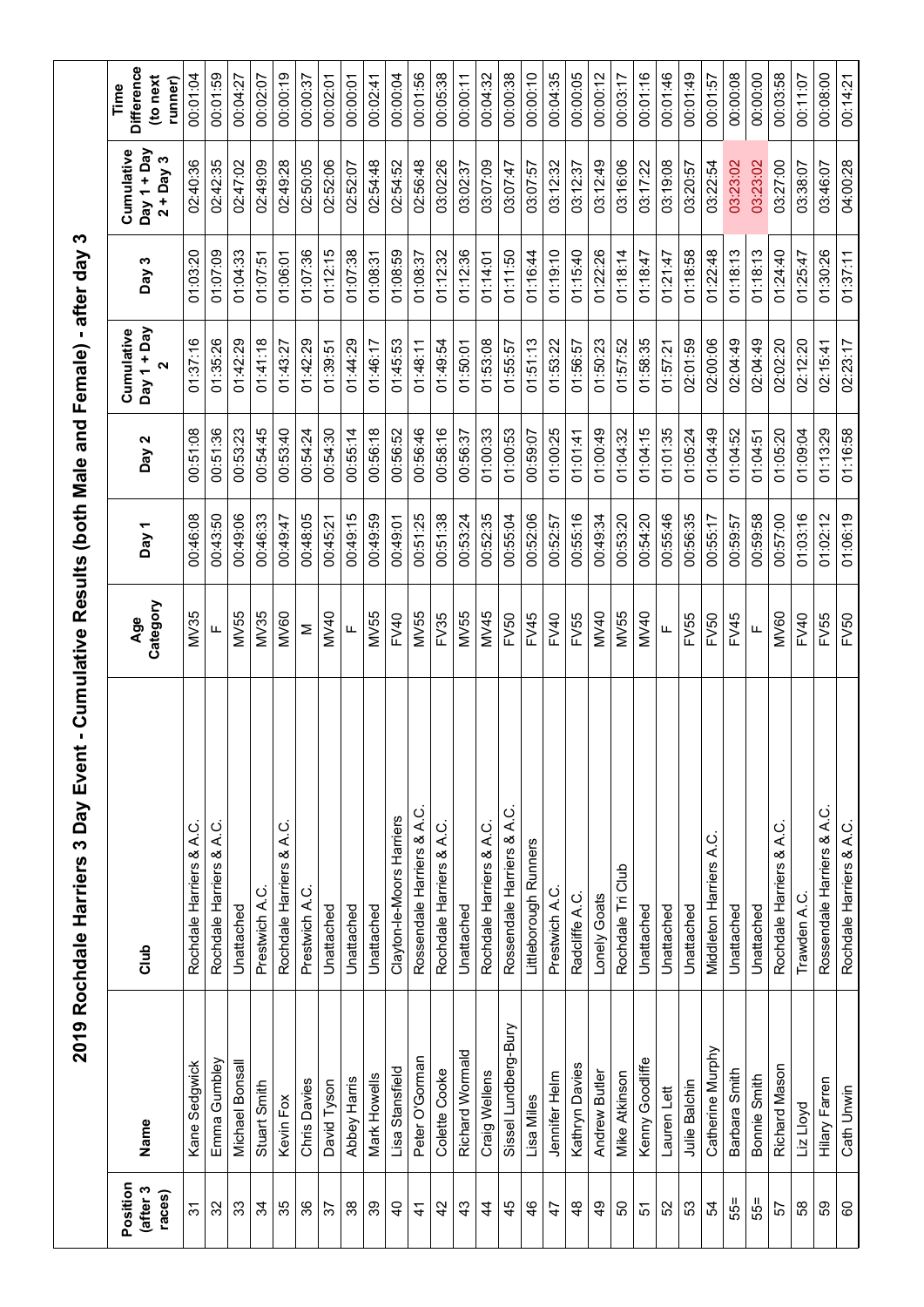|                                     |                    | 2019 Rochdale Harriers 3 Da      |                 |                  |          | y Event - Cumulative Results (Male only) - after day 3 |          |                                          |                                                  |
|-------------------------------------|--------------------|----------------------------------|-----------------|------------------|----------|--------------------------------------------------------|----------|------------------------------------------|--------------------------------------------------|
| Position<br>(after 3<br>$rac{1}{2}$ | Name               | Club                             | Category<br>Age | Day <sub>1</sub> | Day 2    | Day 1 + Day<br>Cumulative<br>2                         | Day 3    | Cumulative<br>Day 1 + Day<br>$2 + Day 3$ | <b>Difference</b><br>(to next<br>runner)<br>Time |
| $\overline{ }$                      | Rob Mills          | Prestwich A.C.                   | Σ               | 00:36:45         | 00:40:19 | 01:17:04                                               | 00:48:04 | 02:05:08                                 |                                                  |
| $\mathbf{\Omega}$                   | Alan Lundberg-Bury | ن<br>نم<br>Rossendale Harriers & | <b>MV55</b>     | 00:36:28         | 00:41:27 | 01:17:55                                               | 00:50:10 | 02:08:05                                 | 00:02:57                                         |
| S                                   | Jordan Hughes      | Middleton Harriers A.C           | Σ               | 00:36:16         | 00:43:29 | 01:19:45                                               | 00:50:44 | 02:10:29                                 | 00:02:24                                         |
| 4                                   | Dave Ryder         | Unattached                       | <b>MV40</b>     | 00:38:33         | 00:41:59 | 01:20:32                                               | 00:50:48 | 02:11:20                                 | 00:00:51                                         |
| ယ                                   | Thomas Harkin      | Unattached                       | MV45            | 00:38:04         | 00:43:16 | 01:21:20                                               | 00:50:33 | 02:11:53                                 | 00:00:33                                         |
| ဖ                                   | John Lloyd         | Salford Harriers & A.C.          | MV40            | 00:36:48         | 00:42:24 | 01:19:12                                               | 00:54:51 | 02:14:03                                 | 00:02:10                                         |
| Ľ                                   | Lee Purdy          | Unattached                       | Σ               | 00:37:22         | 00:43:01 | 01:20:23                                               | 00:54:21 | 02:14:44                                 | 00:00:41                                         |
| ∞                                   | Malcolm Fowler     | ن<br>Wilmslow <sub>R</sub>       | MV55            | 00:38:45         | 00:41:40 | 01:20:25                                               | 00:54:34 | 02:14:59                                 | 00:00:15                                         |
| တ                                   | Michael Harris     | Unattached                       | Σ               | 00:39:50         | 00:43:38 | 01:23:28                                               | 00:52:41 | 02:16:09                                 | 00:01:10                                         |
| $\tilde{c}$                         | Leon Wint          | Middleton Harriers A.C.          | Σ               | 00:39:27         | 00:44:20 | 01:23:47                                               | 00:53:28 | 02:17:15                                 | 00:01:06                                         |
| Ξ                                   | Charlie Parkinson  | Clayton-le-Moors Harriers        | Ξ               | 00:38:42         | 00:46:23 | 01:25:05                                               | 00:52:22 | 02:17:27                                 | 00:00:12                                         |
| $\tilde{c}$                         | Paul Mills         | Holcombe Harriers                | <b>MV50</b>     | 00:38:51         | 00:45:24 | 01:24:15                                               | 00:55:07 | 02:19:22                                 | 00:01:55                                         |
| $\frac{1}{2}$                       | Dan Cottle         | Prestwich A.C                    | <b>MV40</b>     | 00:39:19         | 00:43:22 | 01:22:41                                               | 00:57:05 | 02:19:46                                 | 00:00:24                                         |
| $\dot{4}$                           | Paul Birkett       | Salford Harriers & A.C.          | MV50            | 00:40:02         | 00:45:38 | 01:25:40                                               | 00:54:54 | 02:20:34                                 | 00:00:48                                         |
| 15                                  | Daniel Greenwood   | Meltham A.C.                     | MV35            | 00:39:31         | 00:45:26 | 01:24:57                                               | 00:56:01 | 02:20:58                                 | 00:00:24                                         |
| $\overset{\circ}{\cdot}$            | Kevan Garner       | Stockport Harriers & A.C         | MV50            | 00:40:56         | 00:46:34 | 01:27:30                                               | 00:56:24 | 02:23:54                                 | 00:02:56                                         |
| 17                                  | Alex Frost         | Rochdale Harriers & A.C.         | MV50            | 00:41:16         | 00:46:07 | 01:27:23                                               | 00:57:21 | 02:24:44                                 | 00:00:50                                         |
| $\frac{8}{1}$                       | Richard Butterwick | Todmorden Harriers               | MV45            | 00:42:31         | 00:49:39 | 01:32:10                                               | 00:58:07 | 02:30:17                                 | 00:05:33                                         |
| စ္                                  | Paul Boardman      | Unattached                       | MV55            | 00:42:30         | 00:48:57 | 01:31:27                                               | 00:59:46 | 02:31:13                                 | 00:00:56                                         |
| 20                                  | Rob Fox            | Unattached                       | Σ               | 00:43:55         | 00:48:30 | 01:32:25                                               | 01:00:37 | 02:33:02                                 | 00:01:49                                         |
| $\tilde{\mathbf{z}}$                | Mark Walker        | ن<br>Rochdale Harriers & A.      | <b>MV50</b>     | 00:44:41         | 00:49:21 | 01:34:02                                               | 00:59:38 | 02:33:40                                 | 00:00:38                                         |
| $\mathcal{S}$                       | Barry Greaves      | Royton Road Runners              | <b>MV60</b>     | 00:43:54         | 00:49:45 | 01:33:39                                               | 01:00:27 | 02:34:06                                 | 00:00:26                                         |
| $\mathbb{S}^2$                      | Matthew Jones      | Rochdale Harriers & A.C          | MV40            | 00:43:30         | 06:48:40 | 01:32:10                                               | 01:02:40 | 02:34:50                                 | 00:00:44                                         |
| $\overline{24}$                     | lan Roberts        | Rochdale Harriers & A.C          | Σ               | 00:41:48         | 00:49:37 | 01:31:25                                               | 01:04:09 | 02:35:34                                 | 00:00:44                                         |
| 25                                  | Chris Furse        | Westerlands C.C.C                | <b>MV50</b>     | 00:42:50         | 00:49:52 | 01:32:42                                               | 01:04:28 | 02:37:10                                 | 00:01:36                                         |
| 26                                  | Chris McNally      | Middleton Harriers A.C.          | Σ               | 00:45:30         | 00:51:37 | 01:37:07                                               | 01:00:45 | 02:37:52                                 | 00:00:42                                         |
| 27                                  | Jeff McCarthy      | Rochdale Harriers & A.C          | <b>MV50</b>     | 00:44:53         | 00:51:17 | 01:36:10                                               | 01:03:22 | 02:39:32                                 | 00:01:40                                         |
| $\frac{8}{2}$                       | Kane Sedgwick      | Rochdale Harriers & A.C          | MV35            | 00:46:08         | 00:51:08 | 01:37:16                                               | 01:03:20 | 02:40:36                                 | 00:01:04                                         |
| $\mathbf{S}$                        | Michael Bonsall    | Unattached                       | MV55            | 00:49:06         | 00:53:23 | 01:42:29                                               | 01:04:33 | 02:47:02                                 | 00:06:26                                         |
| $\rm ^{8}$                          | Stuart Smith       | Prestwich A.C.                   | MV35            | 00:46:33         | 00:54:45 | 01:41:18                                               | 01:07:51 | 02:49:09                                 | 00:02:07                                         |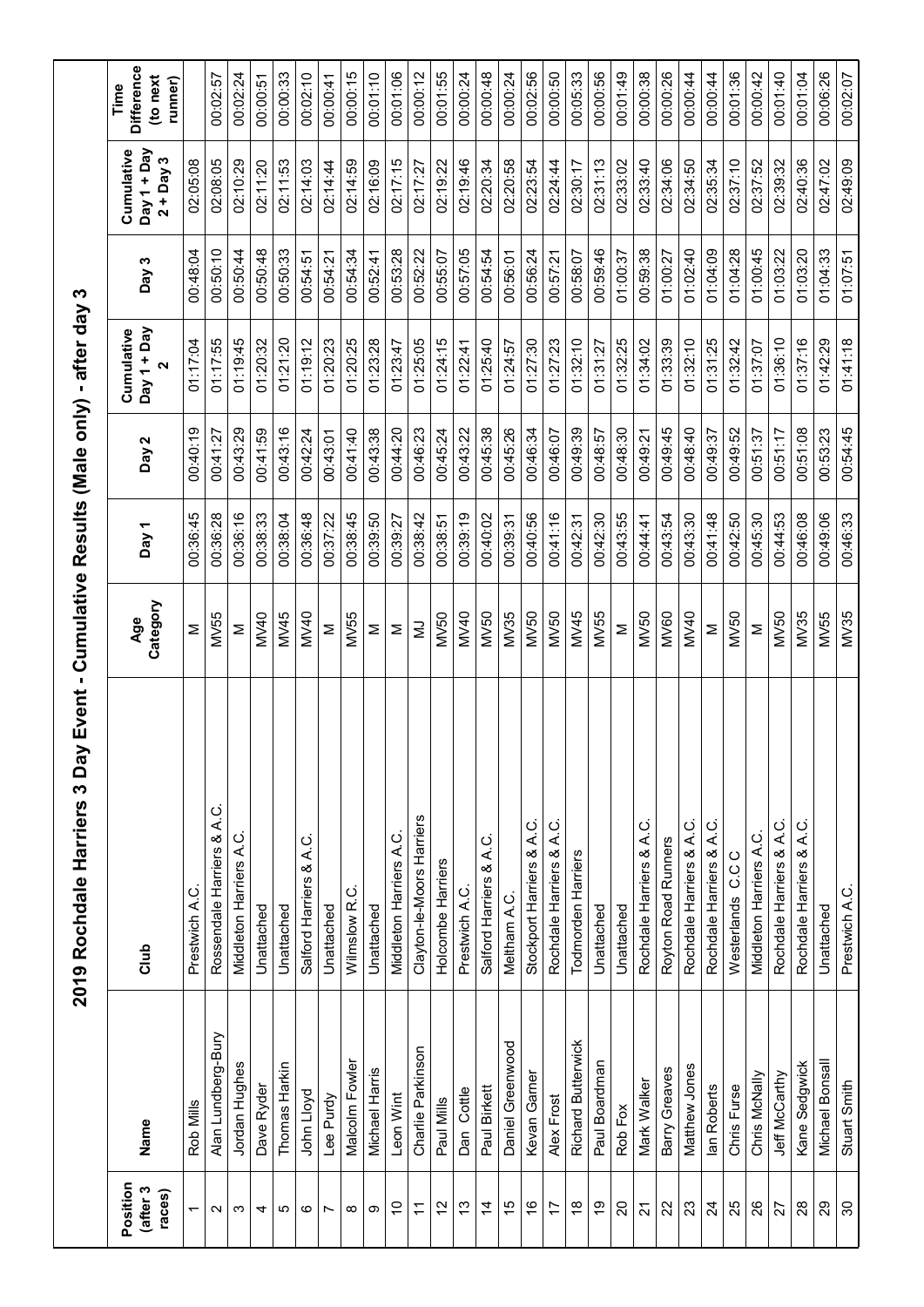|                                |                 | 2019 Rochdale Harriers 3 Day Event - Cumulative Results (Male only) - after day 3 |                 |          |          |                                                |          |                                          |                                           |
|--------------------------------|-----------------|-----------------------------------------------------------------------------------|-----------------|----------|----------|------------------------------------------------|----------|------------------------------------------|-------------------------------------------|
| Position<br>(after 3<br>races) | Name            | Club                                                                              | Category<br>Age | Day 1    | Day 2    | Day 1 + Day<br>Cumulative<br>$\mathbf{\Omega}$ | Day 3    | Cumulative<br>Day 1 + Day<br>$2 + Day 3$ | Difference<br>(to next<br>runner)<br>Time |
| $\tilde{\mathcal{E}}$          | Kevin Fox       | Rochdale Harriers & A.C                                                           | <b>MV60</b>     | 00:49:47 | 00:53:40 | 01:43:27                                       | 01:06:01 | 02:49:28                                 | 00:00:19                                  |
| 32                             | Chris Davies    | ن<br>Prestwich A.                                                                 | Σ               | 00:48:05 | 00:54:24 | 01:42:29                                       | 01:07:36 | 02:50:05                                 | 00:00:37                                  |
| 33                             | David Tyson     | Unattached                                                                        | MV40            | 00:45:21 | 00:54:30 | 01:39:51                                       | 01:12:15 | 02:52:06                                 | 00:02:01                                  |
| $\mathfrak{F}$                 | Mark Howells    | Unattached                                                                        | <b>MV55</b>     | 00:49:59 | 00:56:18 | 01:46:17                                       | 01:08:31 | 02:54:48                                 | 00:02:42                                  |
| 35                             | Peter O'Gorman  | Rossendale Harriers & A.C.                                                        | MV55            | 00:51:25 | 00:56:46 | 01:48:11                                       | 01:08:37 | 02:56:48                                 | 00:02:00                                  |
| 36                             | Richard Wormald | Unattached                                                                        | MV55            | 00:53:24 | 00:56:37 | 01:50:01                                       | 01:12:36 | 03:02:37                                 | 00:05:49                                  |
| 57                             | Craig Wellens   | Rochdale Harriers & A.C.                                                          | MV45            | 00:52:35 | 01:00:33 | 01:53:08                                       | 01:14:01 | 03:07:09                                 | 00:04:32                                  |
| 38                             | Andrew Butler   | Lonely Goats                                                                      | MV40            | 00:49:34 | 01:00:49 | 01:50:23                                       | 01:22:26 | 03:12:49                                 | 00:05:40                                  |
| 39                             | Mike Atkinson   | Rochdale Tri Club                                                                 | MV55            | 00:53:20 | 01:04:32 | 01:57:52                                       | 01:18:14 | 03:16:06                                 | 00:03:17                                  |
| $\overline{a}$                 | Kenny Goodliffe | Unattached                                                                        | MV40            | 00:54:20 | 01:04:15 | 01:58:35                                       | 01:18:47 | 03:17:22                                 | 00:01:16                                  |
| $\ddot{4}$                     | Richard Mason   | Rochdale Harriers & A.C.                                                          | <b>MV60</b>     | 00:57:00 | 01:05:20 | 02:02:20                                       | 01:24:40 | 03:27:00                                 | 00:09:38                                  |
| $\overline{4}$                 |                 |                                                                                   |                 |          |          |                                                |          |                                          |                                           |
| $\frac{3}{4}$                  |                 |                                                                                   |                 |          |          |                                                |          |                                          |                                           |
| $\frac{4}{3}$                  |                 |                                                                                   |                 |          |          |                                                |          |                                          |                                           |
| 45                             |                 |                                                                                   |                 |          |          |                                                |          |                                          |                                           |
| $\frac{6}{5}$                  |                 |                                                                                   |                 |          |          |                                                |          |                                          |                                           |
| $\ddot{t}$                     |                 |                                                                                   |                 |          |          |                                                |          |                                          |                                           |
| $\frac{8}{3}$                  |                 |                                                                                   |                 |          |          |                                                |          |                                          |                                           |
| $\frac{9}{4}$                  |                 |                                                                                   |                 |          |          |                                                |          |                                          |                                           |
| 50                             |                 |                                                                                   |                 |          |          |                                                |          |                                          |                                           |
| 57                             |                 |                                                                                   |                 |          |          |                                                |          |                                          |                                           |
| S2                             |                 |                                                                                   |                 |          |          |                                                |          |                                          |                                           |
| 53                             |                 |                                                                                   |                 |          |          |                                                |          |                                          |                                           |
| 54                             |                 |                                                                                   |                 |          |          |                                                |          |                                          |                                           |
| 55                             |                 |                                                                                   |                 |          |          |                                                |          |                                          |                                           |
| 56                             |                 |                                                                                   |                 |          |          |                                                |          |                                          |                                           |
| 57                             |                 |                                                                                   |                 |          |          |                                                |          |                                          |                                           |
| $58\,$                         |                 |                                                                                   |                 |          |          |                                                |          |                                          |                                           |
| 59                             |                 |                                                                                   |                 |          |          |                                                |          |                                          |                                           |
| 60                             |                 |                                                                                   |                 |          |          |                                                |          |                                          |                                           |